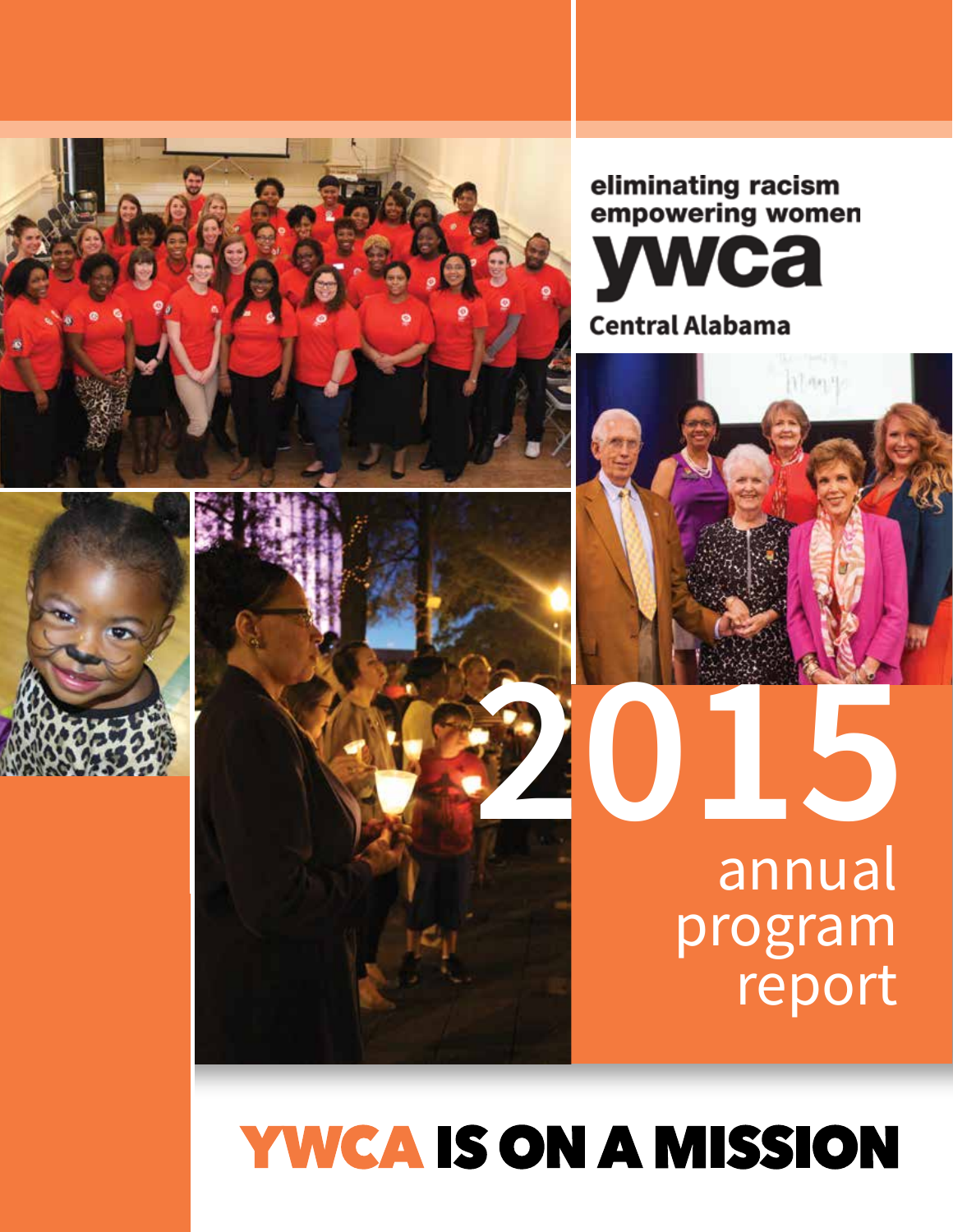# **from the president**



I have been a volunteer with YWCA Central Alabama for many years, and I have always been proud to be associated with an organization that makes such an important difference in our community. After becoming president of the Board, however, I have an even better understanding of the tremendous impact that the YWCA makes on the lives of women, children and families in crisis.

Simply put, the YWCA staff equips the most vulnerable in our community with the skills, the resources and the confidence they need to rebuild their lives. None of it would be possible without the overwhelming support each one of you provides the YW and those we are so honored to serve.

In 2015, more than 12,000 individuals turned to the YW during the lowest moments of their lives. They found safety in our two domestic violence shelters and received legal assistance, court advocacy and other vital services.

Children of homeless and working poor families found a safe place to learn, play and grow in our nationally-accredited child development program.

Teenagers were empowered through our social justice programs to make their schools and communities more welcoming and inclusive for all, and they learned to stand up for what they believe is right. Families experiencing homelessness were able to stay together instead of being split up when their world was already crumbling. And hundreds of low-income individuals struggling to make ends meet found a place to call home in the YW's safe, affordable housing units.

I am honored to have a front row seat as our staff, Board of Directors, Junior Board members and other volunteers work tirelessly every day to fulfill our mission of eliminating racism, empowering women and promoting peace, justice, freedom and dignity for all. I am especially grateful to all of our donors, community partners and corporate sponsors who make our vital work a reality.

Thank you for your compassion and your commitment, but most importantly, thank you for your investment in the lives of our very deserving clients.

Sincerely,

Brende M. Houbey

Brenda M. Hackney YWCA Board President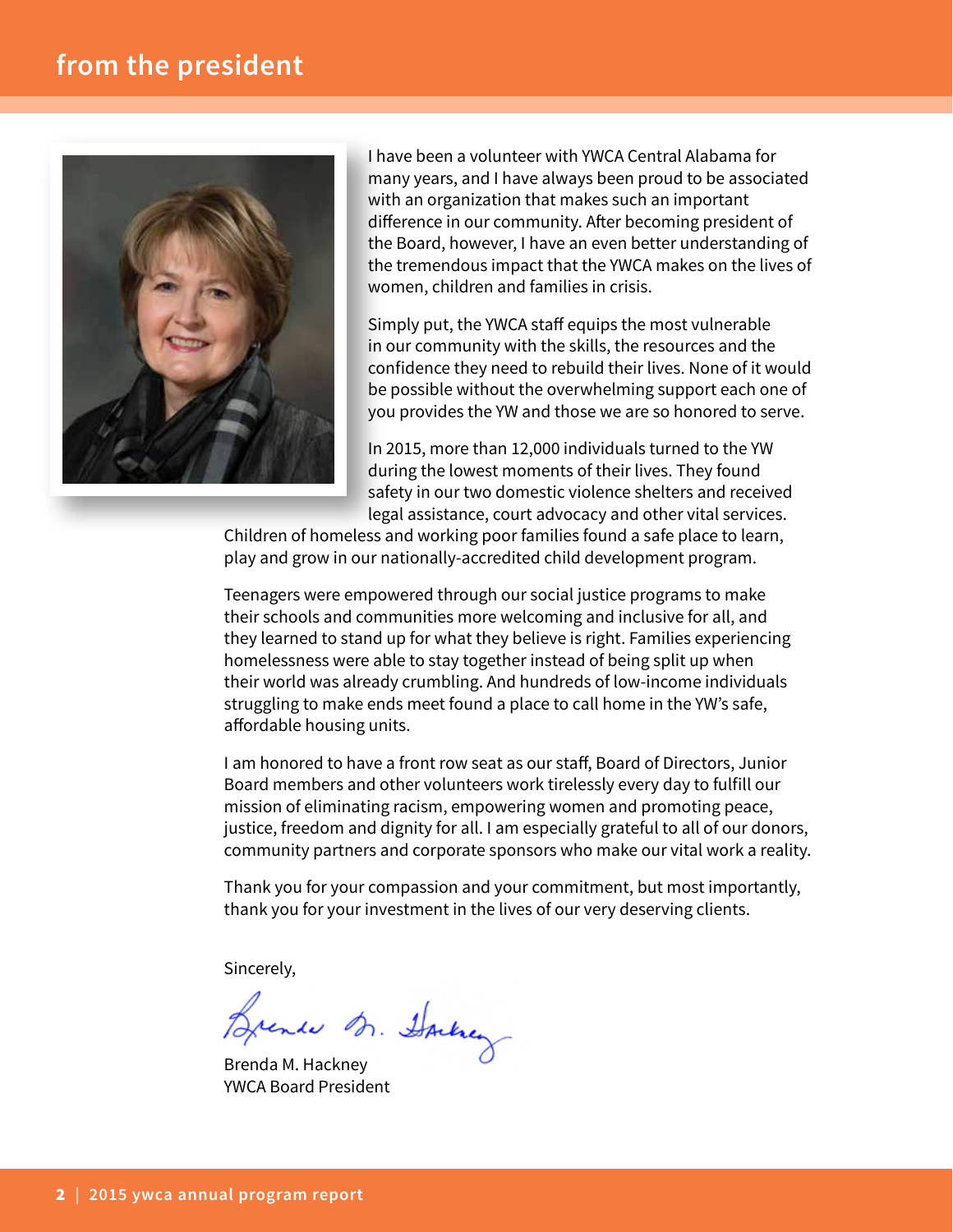# **ywca board of directors & junior board of directors**



Augusta S. Dowd Patsy D. Dreher Liz Edwards Jennifer Evans Kelley Fitzpatrick Fran Godchaux Debra H. Goldstein Gillian W. Goodrich Kathryn D. Harbert \* Betsy Bugg Holloway Elizabeth H. Hutchins Ann Gunter Johnson \* Sheryl Kimerling \*

# **2015 Board of Directors**

**Brenda M. Hackney** *President*

**Carla S. Roberson**  *Vice President, Development*

**Paige Daniel** *Vice President, Finance*

**Barbara Blair** *Vice President, Programs*

**Eleanor Griffin** *Vice President, Planning*

**Dr. Kathy Hoar** *Treasurer*

**Lisa Q. Miller** *Corresponding Secretary*

**Valerie Collins Thomas**  *Recording Secretary*

Tracy Morant Adams Mary Bradley Anderson Dr. Sharon C. Bell \* Debra Blaylock Lajuana T. Bradford Sharon Hamilton Broach Lisa Burton Nancy S. Burton Myla Calhoun Mittie D. Cannon, Ed.D. Sheri Cook Dr. Marquita Davis Jill V. Deer

### **Honorary Board Members:**

Henrietta S. Emack Tynesha Dansby Dr. Virginia Gauld

Yolanda Sullivan, CEO

Ricki Kline \* Cynthia G. Lamar-Hart Lynn F. LaRussa \* Shannon Lisenby Barrett Brock MacKay Lucy Thompson Marsh Andrea G. McCaskey \* Sireka Melton Maria Claudia Norena Lilliam Nunez-Rodriguez Judge Nyya Parson- Hudson Deidra K. Perry

### Laura G. Poston Carol J. Ratcliffe Kim Rogers Amber Scanlan Lisa J. Sharp Holly H. Stiles Gwendolyn C. Swain\* Chanda Temple Jackie Tucker Deborah F. White DeValerie Harry Williams Anne R. Yuengert\*

*\* Executive Committee*

# **2015-16 Junior Board of Directors**

**Mary Bradley Anderson** *President*

**Annemarie Axon**  *President Elect and KIDS Korner Luncheon Co-Chair*

**Anne Kettig Lary** *KIDS Korner Luncheon Co-Chair*

**Mary Elizabeth Roberson** *Walk a Mile in Her Shoes Co-Chair*

**Ann Cade Thomas** *Walk a Mile in Her Shoes Co-Chair*

**Dana L. Cockrell** *Member at Large*

**Taylor Cooper** *Mission Liaison*  Abigail Bains Sonya Boatwright Katie Boyd Britt Mary Cox Brown Mary Kathryn Bryant Sheetal Cordry Lindsey Tomlinson Druhan Katie Bee Marshall Laura Sherling Dunning Helen Eckinger Mary Edgar Rebecca Crawford Eubanks Ellen McCulley Faust Jeris Gaston

Lisha Li Graham Leigh Haver Amanda Held Key Hudson Jane Johnson Lauren Kallus Yawanna McDonald Callan Childs McWilliams Casey Graves Moore Elisa Held Nelson Kelley Norwood Lauren Pearson Mandy McKnight Powell

Ashley Rhea Morgan Robinson Lacey Scott Tanya Shunnara Jennifer Smith Tracy Sproule Kelly Taylor Jenni Parker Tetloff Callen Thistle Cheryl D. Turner Erica Sellers Williams Elizabeth Wilson Whitney Wright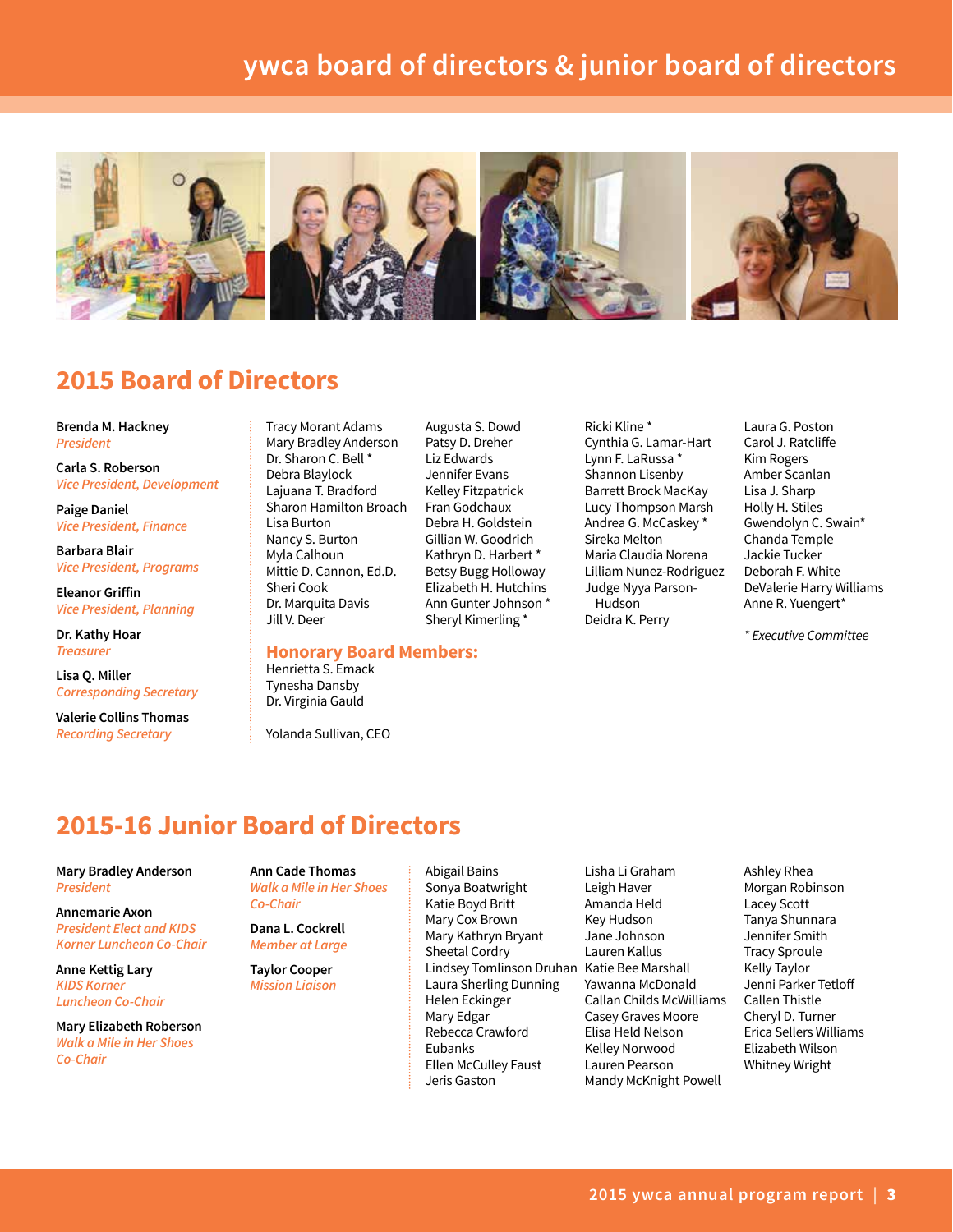YWCA of Central Alabama is working every day to eliminate racism and empower women. We serve women, children and families in adverse circumstances, whether they live in poverty or in fear for their lives. YWCA meets critical needs by providing child care, domestic violence services, affordable housing and social justice programming.

# **Here's a look at how YWCA of Central Alabama changed lives in 2015:**



# **Child Development**

- **provided 14,731** days of care to **110** children in the child development program for children of homeless and low-income families
- served **79** homeless children with **2,865** days of academic programs and tutoring through the After-School Enrichment program
- distributed **3,736** toys and clothing items to **467** children ages newborn to 18 through Santa's Workshop



# **Domestic Violence**

- provided **13,048** nights of safety for **212** adults and **209** children in two shelters and responded to **2,740** calls to the Crisis Line (205.322.4878)
- guided **4,484** victims through the courts and provided legal services to **458** survivors
- **taught 1,327** students about healthy dating relationships
- delivered safe visitation and exchange services to **288** men, women and children



## **Housing**

- provided **80,707** nights of safe, affordable housing to **300** low-income individuals and **6,410** nights of shelter to homeless families
- delivered **14,457** nights of transitional housing to **43** adults and **38** children in **26** apartments
- **37** low-income elderly and special needs individuals resided **12,269** nights in permanent housing
- **Served 450** adults and children from the Woodlawn community through arts, educational and healthy lifestyle programs



# **Social Justice**

- **42** AmeriCorps members contributed **83,697** hours of service to the YWCA, our partner agencies and the community
- **Exampled 483** youth to break down barriers and build bridges through leadership programs
- advocated for fair lending practices at rallies reaching nearly **400** community members and policymakers
- awarded **1,140** people **8,834** free clothing items and provided **171** prom dresses to girls in need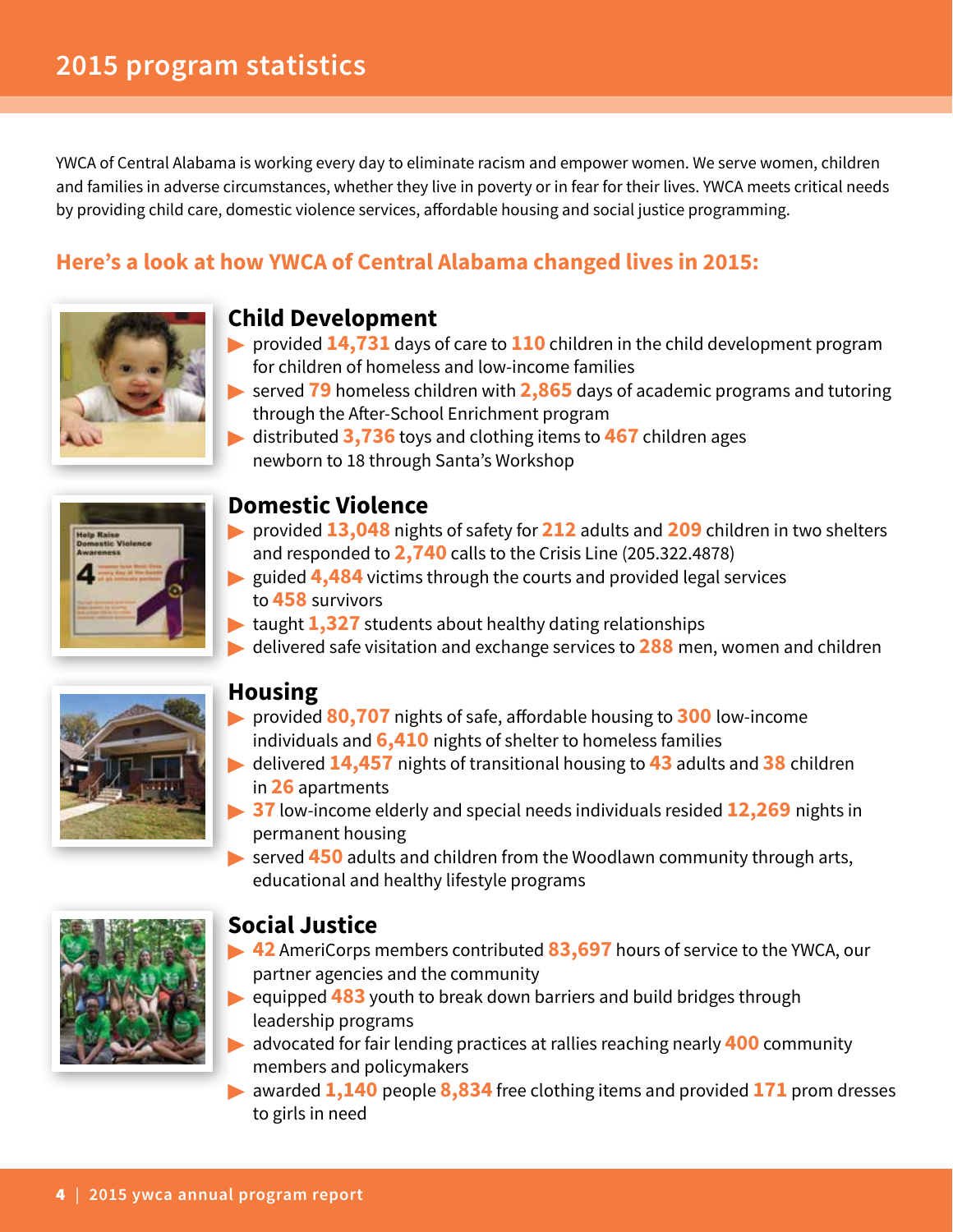# **ywca 2015 financials**

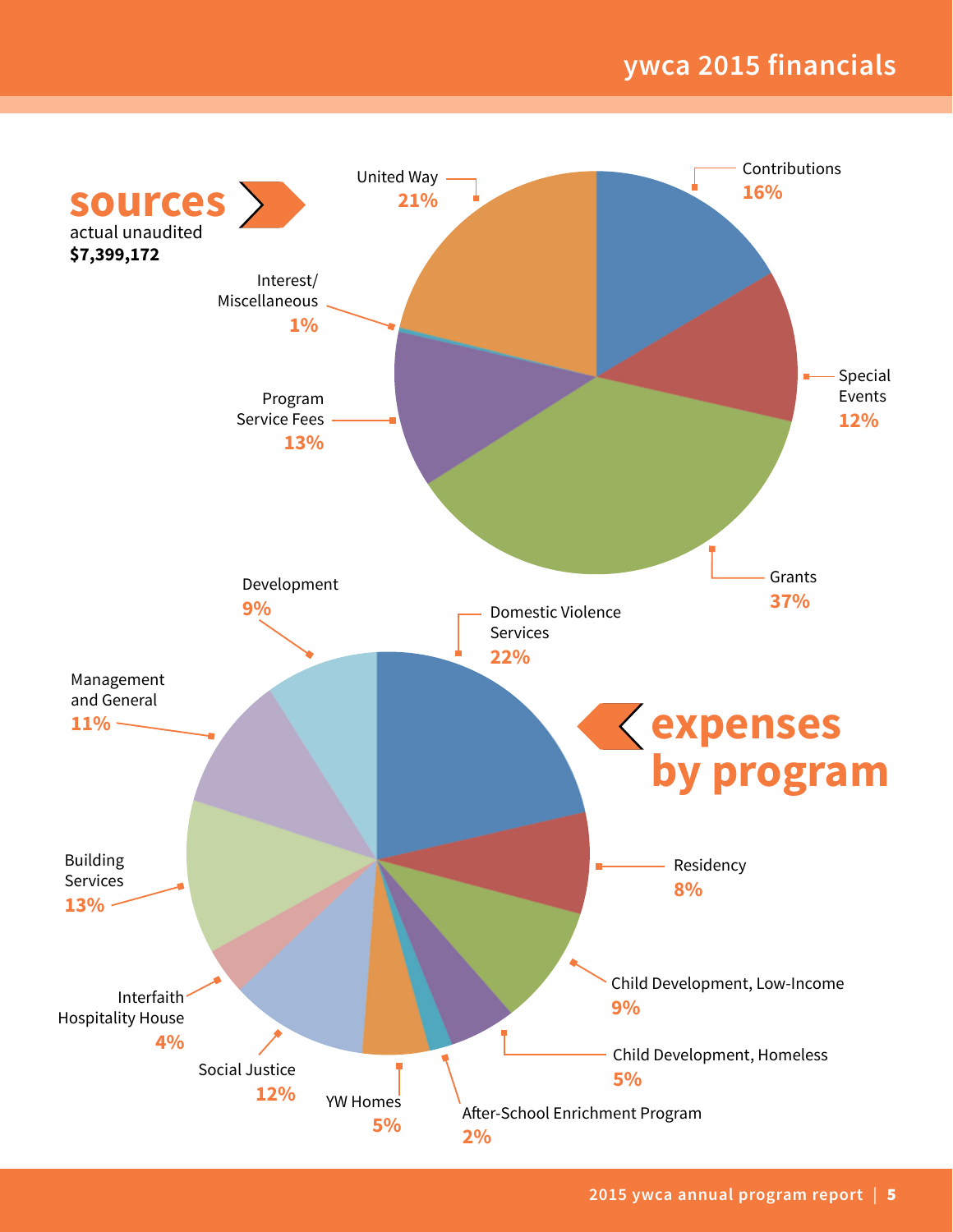All gifts, great or small, are appreciated. Listed below are monetary gifts received in 2015. If we have inadvertently left your name out, please accept our apologies and notify Maggie McDonald, senior director of development, at **(205) 322-9922 ext 304**



### **After-School Enrichment Program** Birmingham Board of Education Joseph S. Bruno Charitable

Foundation City of Birmingham Crippled Children's Foundation The Daniel Foundation of Alabama Faith Chapel Christian Center Junior League of Birmingham McGriff Seibels & Williams Mrs. Lisa Q. Miller Ms. Michelle J. Reid United Way of Central Alabama

### **Child Development Services**

Mrs. Kitty Brown Mr. and Mrs. William Burns Community Foundation of Greater Birmingham Department of Early Childhood First Class Pre-K Grant Ms. Betsy Hayes Ms. Karen Howze-Samuels C. Eugene Ireland Foundation Ms. Lauren Kallus Hugh Kaul Foundation Ms. Sara Nichols PNC Ms. Eve Rhea

Rotary Club of Birmingham The Home Garden Club United Way of Central Alabama Mrs. Dell Veal Susan Mott Webb Charitable Trust

### **Domestic Violence**

### **Services**

Alabama Civil Justice Foundation Alabama Law Foundation Alabama Department of Economic and Community Affairs, Emergency Solutions Grant Alabama Department of Economic and Community Affairs, Family Violence Prevention and Services Act Alabama Department of Economic and Community Affairs, Violence Against Women Act Alabama Department of Economic and Community Affairs, Victims of Crime Act Alabama Department of Human Resources, Specialist Assessment Intervention Liaison Altec Industries Inc.

Anonymous Donor Birmingham LINKS Chapter

Blue Cross Blue Shield of Alabama Ms. Melissa Camp City of Birmingham City of Birmingham -- Department of Community Development Classic Pearls, Inc. Community Foundation of Greater Birmingham Department of Justice Legal Assistance to Victims Department of Justice Safe Havens: Supervised Visitation and Exchange Federal Emergency Management Agency Gillian W. Goodrich Ms. Ashlee Harding HealthSouth Cy Pres Independent Presbyterian Church Foundation Jefferson County Cy Pres Jefferson County Office of Community Development Junior League of Birmingham Ms. Irene Ku Lynn and Benny LaRussa The Thomas H. and Jarman F. Lowder Foundation Mountain Brook Sporting Goods Ms. Jeanne Northington Ms. Annetta W. Nunn Office of Prosecutorial Services Rajdai Persaud Presbytery of Sheppards & Lapsley Saint Paul AME Church East Lake Sigma Sigma Rho Sorority, Inc. Henry G. Sims and Henry U. Sims Memorial Fund State of Alabama General Fund U. S. Department of Housing and Urban Development United Way of Central Alabama United Way of Central Alabama Emergency Food and Shelter Program United Way Cy Pres Verizon Wireless Vulcan Materials Company Ms. Neko Linda Williams



Wound Ostomy and Continence Nurses YWCA USA

### **Friends Campaign**

Mrs. Laura M. Abernethy Ms. Terry Adams Mrs. Pamela Turbeville Ager Ms. Jeanne Alexander Mrs. Karen Allen Amaranth Club Mrs. Elizabeth Anderson Mrs. Kathy Anderson Mrs. Jane Arendall Mr. John Armstrong Ms. Suzanne Ashe Mrs. Pam Autrey Mrs. Leigh Bagby Mrs. Tammy L. Baker Mrs. Stephanie Banks Mrs. Coquette Barnes Ms. Kristie Barton Ms. Gene Bartow Mrs. Wendy W. Barze Mrs. Judy Beatty Mrs. Vesta L. Beatty Mrs. Anne Lyles Berte Ms. Geneva Blackburn Mr. Bobby Bland Mrs. Mary M. Bledsoe Mrs. Caroline Bolvig Mrs. Minnie C. Booker Ms. Alisa Boone Mrs. Kimberly Boone Mrs. Georgia Ann Boutwell Mrs. Emily Bowron Mrs. Evelyn Bradley Mrs. Dell S. Brooke Mrs. Kitty Brown Mr. Steve Brown Mrs. Laura Bryan Bryant Family Foundation Mrs. Derry Brice Bunting Ms. Anne Burnette Ms. Robin L. Burrell Mrs. Nancy Burton Mrs. Lucie Bynum Mrs. Lynn L. Callahan Mr. Michael Calvert Mr. and Mrs. John D. Carney, III Mr. Ray Cates Mrs. Ann Cayley Mrs. Sandra Chapman Ms. Lydia Cheney Mrs. Donna L. Christian Mrs. Anne Cobb Dr. Jo Anne Hamrick Coggins Mrs. Lynne Cohen Mr. James Presley Cole Mrs. Alethea P. Cole-Tyson Ms. Kathy Collier Ms. Claudia Cook Ms. Martha R. Cook Mrs. Alexis Cooper Ms. Betty Copeland Ms. Sheetal Patel Cordry Ms. Marcine Corlew Mrs. Anne Couch Mrs. Anna Cox Mrs. Nan Crow Ms. Karen Crowe Mrs. Emily M. Curran Mrs. Heidi Damsky Mr. James Daniel Ms. Vicki S. Daniels Mrs. Evelyn R. Dauphin Ms. Jackie Davenport Mrs. Miriam R. Davies Mrs. Alpha Davis Mrs. Katharine Davis Mr. Steve Davis Mrs. April Autrey Deal Mrs. Joyce DeJonge Mr. Eddie Denaburg Mrs. Dian Diamond Mrs. Suzanne Dickinson Mrs. Augusta S. Dowd Mrs. Cheryl Doyle Mr. Kenneth Duncan Mrs. Mary Sue Durant Ms. Suzanne Durham Mrs. Kathryn Eckert Ms. Allyson Edwards Mrs. Lindy Edwards Mrs. Lisa Engel Mrs. Melba Epsman Mrs. Marian Epstein Ms. Kaydee Erdreich-Breman Ms. Rhanya Eskridge Ms. Cherie D. Feenker Mrs. Grace C. Finkel Ms. Darby Forrester Mrs. Sena Fuqua Mrs. Louise Gale Mr. James Gauld Dr. Virginia D. Gauld Mrs. Gerry P. Gillespy Mrs. Roxanne Given Mrs. Fran Godchaux Mrs. Nancy C. Goedecke Mrs. Ann Goldstein Mrs. Debra H. Goldstein Ms. Laura Grill Mrs. Maegan H. Guven

Mrs. Barbara Guyton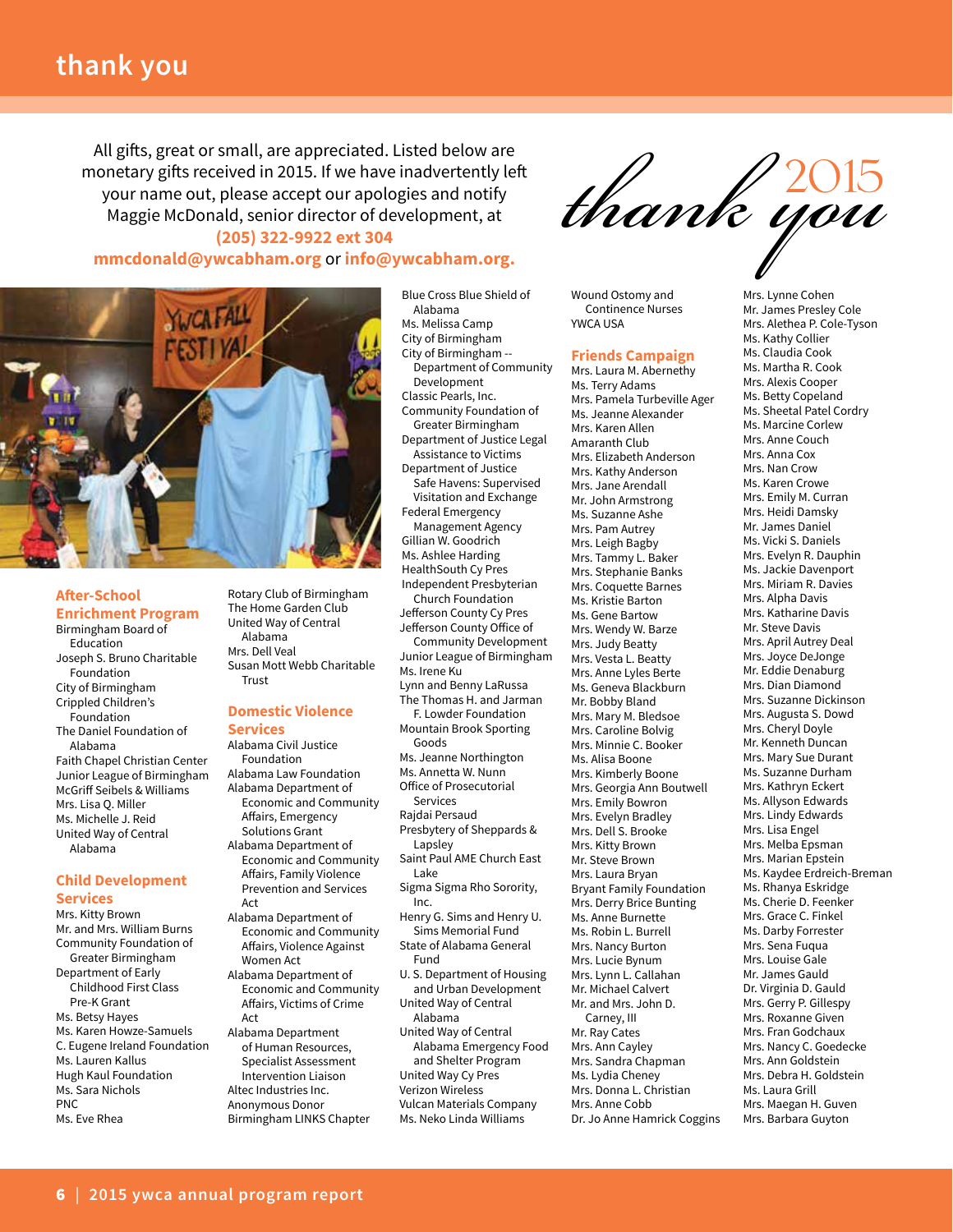Mrs. Ann Haas Ms. Anna G. Hamblen Dr. Jacki Hamilton Ms. Malenda Hamilton Mrs. Sara Fuller Hamlin Mrs. Judith H. Hand Mr. and Mrs. William Hanlin Mrs. Kathryn D. Harbert Ms. Lila Hardin Ms. Hazel Harris Ms. Sandra J. Harris Mrs. Catherine R. Harvey Mrs. Carleta R. Hawley Ms. Frances Heidt Mrs. Ginger Held Mrs. Jane Henderson Mrs. Melissa Herndon Ms. Walzatta Hicks Mrs. Martha Hill Mrs. Margaret Hiller Ms. Ann Hillhouse Mrs. Virginia Hillhouse Mrs. Barbara Hirschowitz Dr. Kathy Hoar Dr. Elizabeth H. Hodges Mrs. Tricia Holbrook Mr. Heyward C. Hosch, III Ms. Courtney Howard Ms. Carolyn B. Howell Mrs. Sharon Hyde Ms. Mamie Hymes Mrs. Jean Ivey Ms. Ellen Jackson Ms. Vail Jeavons Mrs. Kelli Jetmundsen Mrs. Ann Gunter Johnson Ms. Pat Sandlin Johnson Mrs. Sallie Johnson Mrs. Elizabeth R. Jones Ms. Vivian Y. Jones Mrs. Julie Jordan Ms. Karen Judd Ms. Esta Kamplain Ms. Jane Kates Ms. Kathleen Kauffman Mrs. LaVonda Keel Mrs. Enid Keyser Mr. Ejaz Khan Mrs. Melinda King Mrs. Joy T. Kloess Mrs. Rochelle Koslin Mrs. Donna Kraselsky Mrs. Sheri Krell Ms. Elaine Kwarcinski Ms. Kathy Kyzer Mrs. Marion S. Lankford Mrs. Anne LaRussa Mrs. Lynn F. LaRussa Mrs. Leah Leaf Mrs. Marilynn Leeds Mrs. Ina B. Leonard Mrs. Faye Levin Mrs. Jean W. Liles Mr. Blucher Lines Mrs. Gina Long Mrs. Gloria Lundberg Mrs. Koko Mackin Ms. Katherine Marsh Mr. James Martin

Mrs. Lizy Matthews Mrs. Cheryl Mayer Ms. Carin Mayo Mrs. Amy N. McCain Ms. Cindy McCain Mr. Roger McCullough Ms. Maggie McDonald Mrs. Nancy A. McDonald Mr. William C. McDonald, IV Mrs. Catherine McLean Ms. Virginia McLean Mrs. Judi Schulman Miller Mrs. Betsy Miree Mrs. Anne Mitchell Mrs. Myra J. Mizerany Mrs. Sara Allen Moody Mrs. Dianne A. Mooney Dr. Teresa Moran Mrs. Martha Morrow Ms. Dorothy Mueller Mrs. Cheryl Nelson Mrs. Katherine J. Nielsen Mrs. Nancy Noble Mrs. Leone Norris Mrs. Diane North Mrs. Meg McGriff North Mrs. Pamela Ochsenhirt Dr. Mary O'Donoghue Ms. Janet Hall O'Neil Mrs. Ruth B. Ozment Mrs. Lynlee Wells Palmer Mr. and Mrs. Anil Patel Mr. and Mrs. Bipin Patel Ms. Nichole Patel Dr. Renee Peacock Mrs. Sheri Perry Mrs. Alice Petro Mrs. Helen Crow Mills Pittman Ms. Maibeth J. Porter Dr. Barbara Price Mrs. Allison Pritchard Mrs. Mary Jim Quillen Mrs. Marian Radwin Mrs. Minnie Rast Mrs. Joyce Ratliff Mrs. Sue Ratliff Mrs. Kate Ray Dr. and Dr. Mahender and Arunjoti Reddy Ms. Lee Rives Mrs. Jeanne Rogers Mrs. Kim J. Rogers Mrs. Julia B. Rowe Mrs. Sanqunette Ruffin Mr. Jon Ryan Mr. and Mrs. Dan Sansone Ms. Leah F. Scalise Dr. Lewis Schulman Ms. Lana Sellers Ms. Mary Noel Sellers Reverend Lee Shafer Mrs. Dawn Helms Sharff Mr. and Mrs. Stephen Shaw Mrs. Yvonne Shelfer Mrs. Helen Simmons Ms. Alice J. Skinner Mrs. Armigene T. Skipwith Mrs. Ellie Sklenar

Mrs. Liz Slive Ms. Christian N. Smith Mrs. Robin Smith Mrs. Sally Smith Mrs. Jennifer Sneed Mrs. Robin Snyder Mrs. Patricia Sprague Ms. Cynthia Sproull Stephens Foundation Ms. Laura P. Sterling Mrs. Chollet Still Dr. Linda J. Stone Ms. Debbie Strauss Mrs. Eloise T. Stygler Mrs. Jennifer Styslinger Mrs. Mary Lee W. Sullivan Ms. Susan Swider Mr. Will Hill Tankersley Ms. Myra Tarver Mrs. Patsy Thomas Mrs. Ruth Thomas Thompson Family Foundation Ms. Jennifer Thompson Mrs. Lucille Thompson Mrs. Isabella Trussell Mr. and Mrs. Ingram D. Tynes Mrs. Connie W. Urist Mrs. Dell Veal Dr. Julianne Venable Vestavia West Elementary Mrs. Scottie Vickery Valerie Waddell Mrs. LuAnne Wall Mrs. Caroline Ward Mrs. Patricia B. Warren Mr. and Mrs. Robert Wason Mrs. Valerie Watson Ms. Susan Watterson Mrs. Anne C. Waudby Mrs. Lori S. Weil Mrs. Rachel Weingartner

Mrs. Alice Wesley Mrs. Deborah F. White Ms. Dell Witcher White Mrs. Kitty White Ms. Katelyn Wilbanks Mrs. Cheryl Williams Ms. Janice Williams Mr. and Mrs. Raymond Williams Mrs. Terri Wilson Mrs. Laura Woodruff

### **General Contributions** Allstate Giving Campaign

Anonymous Donor Mrs. Jane Arendall AT&T Baker Donelson Bearman Caldwell & Berkowitz, PC Ms. Sharon Barnett Mrs. Katie Boyd Britt Ms. Melanie Chambliss Ms. Sue Crumpton Mrs. Dana B. Davis Ms. Angela Deaver Ms. Brenda D. Durham Ms. Suzanne Durham First Seventh Day Adventist Church Mrs. Cheryl Gary Mrs. Roxanne Given Mrs. Alison Gorrie Mr. Miller Gorrie Ms. Eve Marie Graham The Hackney Foundation Mr. Victor Hanson, II Mrs. Carolyne Martin Ms. Margaret A. McDonald Mrs. Ann D. McMillan NE Miles Jewish Day School Ms. Abbie Montgomery



Ms. Annetta W. Nunn Mrs. Nancy M. Poynor Ms. Sallie Pradat Mr. William S. Pritchard, III Ms. Lola Raulerson Ms. Pat Sandlin Mrs. Dorothy Smith St. Mary's On The Highlands Ms. Anne-Marie Stanford Mrs. Evelyn Stutts Mrs. Yolanda N. Sullivan Mrs. Melva J. Tate Mrs. Katherine Thomson Mrs. Stacey Torch VHA Ms. Dorothy L. McDowell Weathers Ms. Marlene Willings Woodlawn Foundation, Inc.

### **Honorariums & Memorials**

Mrs. Jane Arendall Mrs. Lynn Baxley Ault Mrs. Kitty Brown Ms. Melanie Chambliss Ms. Lavida Cruse Mrs. Dana B. Davis Mrs. April Autrey Deal Ms. Suzanne Durham Joan McCoy Edmonds Ms. Lori Egea Gaieties Club Mrs. Roxanne Given Ms. Joy Godsey Mrs. Alison Gorrie Mr. Miller Gorrie Mrs. Brenda M. Hackney The Hackney Foundation Mr. Victor Hanson, II Ms. Betsy Hayes Ms. Laura E. Hinton Ms. Carolyn Howell Ms. Lauren Kallus Mrs. Ricki Kline Mrs. Barrett MacKay Mrs. Carolyne Martin Ms. Margaret A. McDonald Nancy and Billy McDonald Mrs. Lisa Q. Miller Ms. Dorothy Mueller Ms. Sara Nichols Mrs. Beatrice S. Noble Mrs. Nancy Noble Ms. Maibeth J. Porter Ms. Sallie Pradat Mr. William S. Pritchard, III Mrs. Sue Ratliff Ms. Eve Rhea Ms. Jane Stapleton Mrs. Yolanda N. Sullivan The Women's Network Ms. Virginia S. Volker Ms. Rebecca Wadley Ms. Dorothy L. McDowell **Weathers** Mrs. Cheryl Williams Ms. Marlene Willings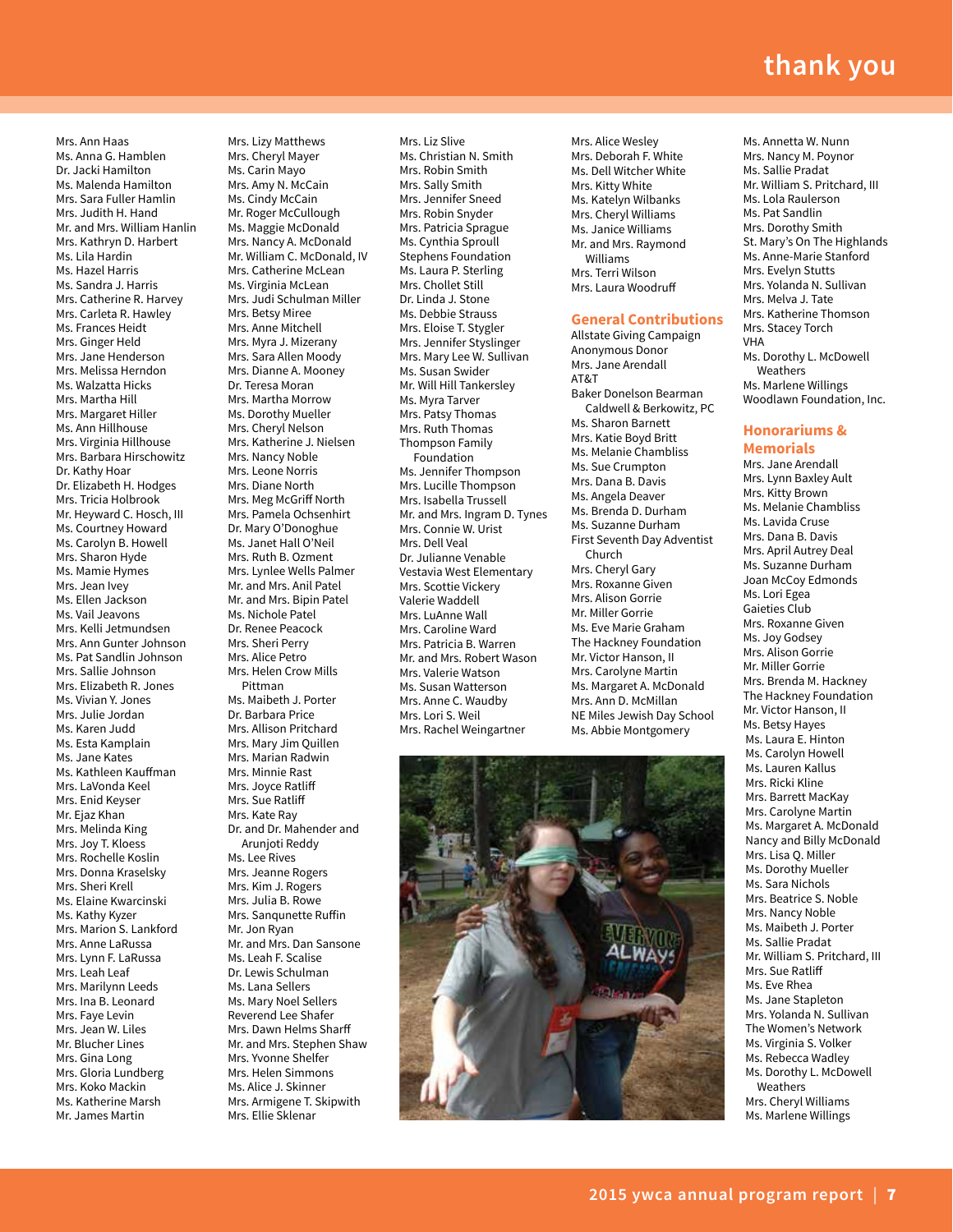### **Housing**

City of Birmingham Community Development Block Grant The Lucille Stewart Beeson Trust at Canterbury United Methodist Church United Way of Central Alabama

### **Interfaith Hospitality House**

Ms. Karen Bertrand Mr. Russell Brendel Canterbury United Methodist Church Church of the Highlands Mr. Robert Cohn Mr. Charles A. Collat, Sr. Mrs. Jennifer Eggers Estelle S. Campbell Charitable Foundation Dr. Alice Goepfert Mrs. Charla P. Gualano Joe Piper, Inc.

### **KIDS Korner Child Care for Homeless Children**

Anonymous Donor Ms. Stephanie Bethea City of Birmingham Emergency Solutions Grant City of Birmingham Community Development **Office** Crippled Children's Foundation Department of Early Childhood First Class Pre-K Grant JCCEO Head Start Junior League of Birmingham PNC The Thompson Foundation United Way of Central Alabama

### **KIDS Korner**

### **Luncheon**

Mrs. Leigh Abbott Mrs. Ginger Abele Alabama Baby and Child Magazine Mrs. Susan Emack Alison Mrs. Mary Bradley Anderson Ms. Sherry Anthony Ms. Lauren Appell Ms. Vanessa Araiza Ard Contracting Mrs. Tenley Armstrong Mrs. Anne Knox Averitt Mrs. Annemarie Axon Mrs. Leigh Bagby Ms. Maggie Baggett Mr. Andrew Bahn

Ms. Abigail Bains Sue and David Bains Ms. Christine Baker Ms. Charla Balough John and Marion Barrack Mrs. Rachel Barton Ms. Brooke Bates Ms. Rebecca Beers Mrs. Aimee Belden Belk, Inc. Mrs. Julia Bernstein Ms. Carli Best Ms. Stephanie Bethea Dr. Nancy Biggio Mrs. Kate Birchall Ms. Charlene D. Bishop Mrs. Barbara L. Blair Ms. Irene Blalock Mrs. Sela Stroud Blanton Blue Cross and Blue Shield of Alabama Ms. Sarah Blutter Ms. Janet Perry Book Ms. Kathleen Boudreaux Danielle and Emmanuel Boullay Mrs. Anna-Katherine Bowman Ms. Jaclyn Boyd Mrs. Suzanne Braden Mrs. Lessie Brady Ranea Breen Mrs. Dawn Brian Ms. Barbara Brickner Bridgeworth Financial LLC Ms. Laura Brooks Bright Mrs. Katie Boyd Britt Mrs. Maggie Brooke Brookwood Medical Center Mrs. Katie Booth Brower Mrs. Cindy K. Brown Mrs. Kate Brown Mrs. Kitty Brown Ms. Mary Cox Brown Mr. Roger L. Brown Ms. Wendi Brown

Ms. Anita Brueck

Mrs. Brooke Bruner Ms. Cindy Bryan Ms. Anna Bryant Mrs. Mary Kathryn Bryant Mr. Jerry Burns Mrs. Patsy Burns Mrs. Rebecca Burns Butler Snow Wynter Byrd Photography Ms. Donna Byrne Mrs. Megann Bates Cain Mrs. Ragan Cain Ms. Kelley Caine Mrs. Linda Caldwell Ms. Keri Calloway Ms. Katie Campbell Mrs. Ashley Cantrell Mrs. Joan Cardwell Ms. Allison Case Ms. Aaron Casteel Mrs. Stephanie Casterline Ms. Audrey Channell Mrs. Megan LaRussa Chenoweth Ms. Sharonda Childs Ms. Callan Childs McWilliams Mrs. Tracy Clark Dr. Yaconda Clayton Mrs. Mary Jane Cleage Mrs. Renee Clements Ms. Becky Clikas Mrs. Kate Clinton Ms. Dana L. Cockrell Concepts & Associates Mrs. Kimberly Conn Mrs. Pat Connor Ms. Tammy Connor Mr. Clay Cook Mrs. Alexis Cooper Mrs. Dawson Cooper Ms. Taylor Cooper Ms. Sheetal Patel Cordry Ms. Theresa Cottrell Ms. Ginger Craig Ms. Catherine Crane Mrs. Connor Cranford

Mrs. Elizabeth B. Crawford



Mrs. Sherry Crider Dr. Cary Crowe Ms. Catherine Crowe Ms. Nicole Cunningham Mrs. Jackie Bee Currie Mrs. Dawn Curtis Ms. Caroline Dallas Mrs. Tonya Dansavage McKie Ms. Jackie Davenport Mrs. Cheryl Davidson Ms. Allison Davis Mrs. Katharine Davis Mrs. Susanna Davis Mrs. April Autrey Deal Julie and Jeff DeArman Ms. Embree Deason Mrs. Jill V. Deer Mrs. Gwen Deierhoi Ms. Jennifer DeLawrence Ms. Jacqueline DeMarco Mrs. Lauren C. DeMoss Ms. Deanna Deschenes Ms. Kimberly Descher Mrs. Dianne DeShazer Mrs. Katie Dewees Mrs. Lane J. DeWine Ms. Judy DeWitt Mrs. Laura Dillion Ms. Wendy Dobbs Mrs. Michelle Dodson Ms. Allison Dogan Mrs. Jessica Dolly Mrs. Gayle Douglas Ms. Helen Kathryn Downs Mrs. Alexa Dreher Mrs. Jessica Kirk Drennan Mrs. LindseyTomlinson Druhan Mrs. Paige Drummond Ms. Susan Dumas Ms. Carolyn G. Dunkle Mrs. Laura Sherling Dunning Ms. Suzanne Durham Mrs. Jacquelyn Dye Ms. Helen Eckinger Ms. Julie Edwards Mrs. Julie M. Ellis Ms. Laura Ellis Mrs. Kelli Eshleman Ms. Sarah Eskridge Mrs. Carol Eubanks Mrs. Pam Eubanks Mrs. Rebecca Eubanks Ms. Cindy Evans Mrs. Jennifer Evans Mrs. Mary Evans Ms. Susan Evans Ms. Brooke Everley Mrs. Emily Eversull Mrs. Caroline Ezelle Mrs. Ginny T. Farley Ellen and Stephen Faust First Commercial Bank Ms. Sarah Floyd Mrs. Shaun Flynn Mr. Ben Foster Edward and Maggie Foster Mrs. Marlea K. Foster

Mr. Joe Cribbs

Ms. Rachel Friedman Mrs. Anna Fron Ms. Brantley Fry Ms. Rachel Fry Mrs. Jeris Gaston Mrs. Susan Gaston Mrs. W. Jean Ghareeb Mrs. Caroline Gidiere Mrs. Miller Girvin Mr. Perry Given Mrs. Jessica Givens Mrs. Fran Glendinning Mrs. Cinda Goldberg Mrs. Chrissie Goldman Mr. Chris Goode Mrs. Bebe Goodrich Mrs. Elizabeth C. Goodrich Ms. Laura Graham Mrs. Lisha Li Graham Mrs. Mary Jane Graham Mrs. Susan W. Graham Mrs. Katie Grayson Greystone Ladies Club Ms. Carmen Grier Ms. Becca Griffith Mrs. Ann Haas Mrs. Leigh Anne Haas The Hackney Foundation Mrs. Lindsay Hackney Mrs. Susan Hackney Honorable Madeline Haikala Ms. Angela Fisher Hall Ms. Beth Hamer Mrs. Kelly Hammond Ms. Leigh Hancock Ms. Jennifer Hanson Mrs. Cole Harbert Harbert Management **Corporation** Mrs. Kathryn D. Harbert Ms. Connie Harper Ms. Robin Harper Ms. Melany Harrelson Ms. Niki Harris Mrs. Anna Slive Harwood Ms. Therese Haselden Mrs. Ashley Hattaway Mr. Desmond Hawthorne Mrs. Amanda Held Mrs. Katie Held Ms. Lindsay Hembree Ms. Sissy Hembree Mrs. Laurie F. Hereford Mrs. Diane Hinkle Ira Hodges Mrs. Katherine Hoffman Mrs. Sarah Hoffman Ms. Kathy Horton Rich and Wendy Howell Shufen Hsu Ms. Lynn Huddle Mrs. Key Hudson Honorable Jim F. Hughey, III Mrs. Elizabeth Hutchins IBERIABANK Ms. Nadia Ideh Ms. Lisa Imbragulio Mr. Carl Israel

Mrs. Elizabeth Frese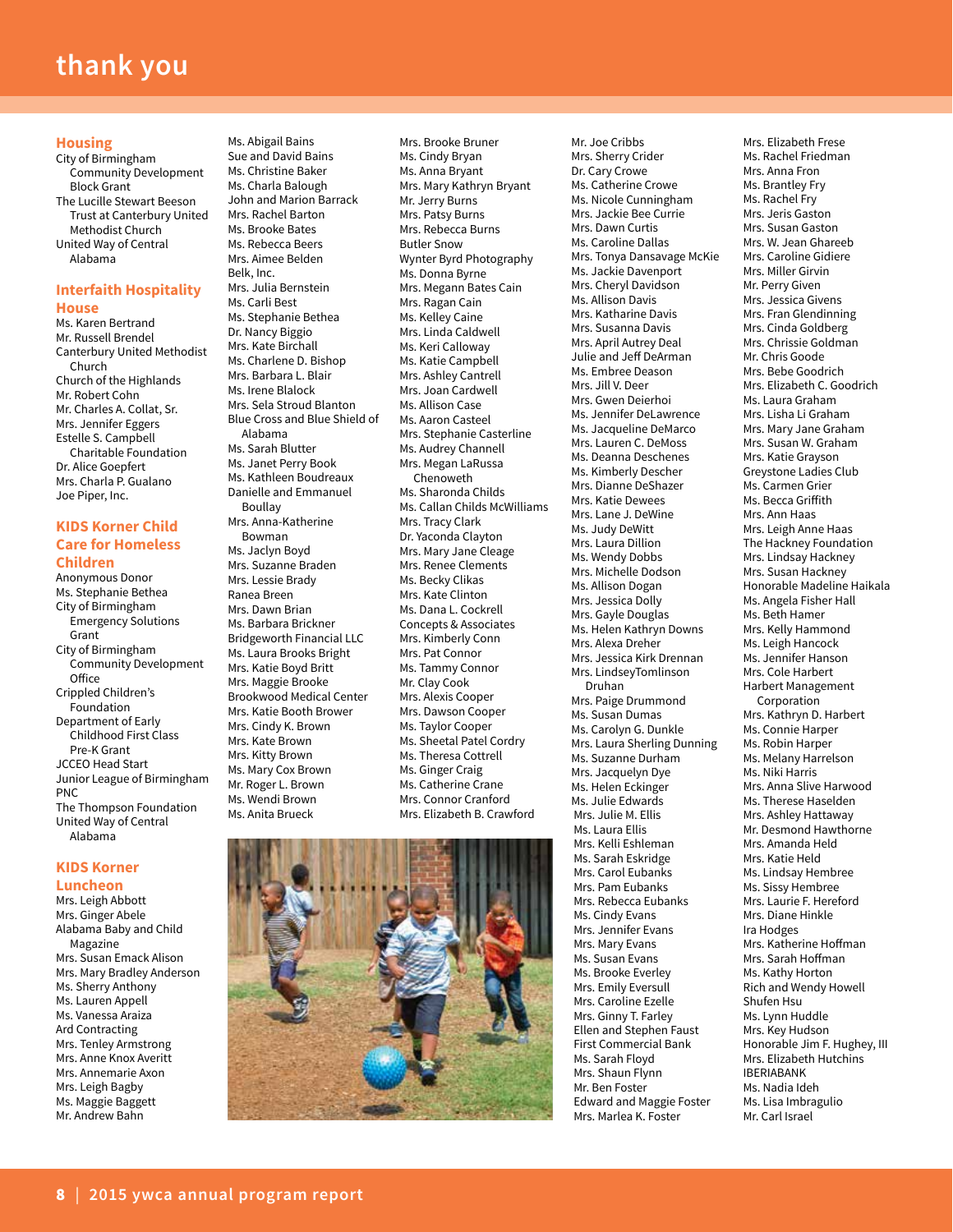Mrs. Valerie Johnson Jones Walker LLP Mrs. Ann Jones Mrs. Kimberly Jones Ms. Renee Jones Mr. Albert L. Jordan Ms. Lauren Kallus Mrs. Kari Kampakis Ms. Hala Kassis Mr. Barnett Keitt Mrs. Dottie Kent Ms. Meg Kerr Mrs. Katherine Kettig Ms. Mary Catherine Kew Ms. Jennifer B. Kimble Mrs. Heather King Mrs. Ricki Kline Ms. Diane Knight Mrs. Nicole Knight Mrs. Vicki Knighten Mrs. Barbara Kossow John and Lindsay Lacey Ms. Peggy Lacy Ms. Blair Lanier Mrs. Lou Bell Lanier Mrs. Lynn F. LaRussa Mrs. Mary Carson LaRussa Mrs. Anne Lary Ms. Alison Lassiter Mr. Patrick Lavette Leaf 'N Petal Mr. David LeCompte Ms. Meredith Jowers Lees Mrs. Mary Lembke Mrs. Emily Levine Mrs. Margaret Lichty Ms. Debra J. Linton Mrs. Katharyn Lowry LPL Financial Matching Gift Program Mrs. Catherine Lucas Ms. Jennifer Lyles Mrs. Margaret Manuel Mrs. Robin Mark Ms. Hayley Marsh Mrs. Lucy Thompson Marsh Katie Bee and Seaton Marshall Mr. and Mrs. Alan D. Mathis Mauldin & Jenkins Mrs. Stephanie H. Mays Mr. Rob McCallum Ms. Catherine McCarthy Mr. Randy McClanahan Mr. Jeff McCormack Ms. Callie McCraney Ms. Sara-Kathryn McCrary Mrs. Jesalyn McCurry Ms. Maggie McDonald Mrs. Nancy A. McDonald Ms. Stacey McElrath Mrs. Lisa Marie McGilberry Mrs. Danielle McInerney Ms. Sheila O. McKenna Ms. Betty B. McKewen Ms. Melanie McNary Ms. Treva Medbery Mrs. Sireka Melton Ms. Kathryn Hefferly Michael

Ms. Carol Miles Mrs. Elizabeth Miller Ms. Patsy Miller Ms. Mary Beth Minyard Ms. Jill Moller Ms. Eleanor Montgomery Mrs. Casey Moore Ms. Catherine Moraitakis Mrs. Sue Moreno Ms. Callie Morgan Mrs. Beth Morris Mrs. Mariellen Morris Mrs. Virginia Morris Ms. Kelly Morrison Mrs. Grace Robinson Murphy Mrs. Elisa Held Nelson Ms. Mary Neumann Mrs. Sybil Newton Ms. Betsy Nichols Mrs. Jeane Marie Nichols Mr. Chris Nicholson Mrs. Ashley Norris Charles and Kelley Norwood Mrs. Tyler Bates Novak Noah and Alison Oliphant Mrs. Kathryn O'Neal Mrs. Angela O'Rourke Mrs. Tamsyn Osborn Mr. Ryan Pappanastos Ms. Brooke Patterson Shawn Patzkowsky Ms. Suzanne Paulson Mrs. Lauren Pearson Ms. Ann Penton Mrs. Leigh D. Perry Mrs. Bragan Dreher Petrey Ms. Lee Ann Petty PNC Mrs. Julie Portera Katie and Michael Powell Mrs. Mandy Powell Mrs. Emily Price Mrs. Erin May Price Mrs. Allison Pritchard Ms. Lindsay Puckett Ms. Margaret Ann Pyburn Mrs. Vickie Rader Ms. Margaret Ray Mrs. Elizabeth Read Ms. Rebecca Redmond Ms. Kim Reiff Mrs. Sally S. Reilly Revenue Discovery Systems Mrs. Caroline Reynolds Ms. Ashley Rhea Ms. Claire Rhea Mrs. Lauren Rice Ms. Felisha Riley Richard and Shannon Riley Mrs. Audra Riotte Ms. Mary Elizabeth Roberson Ms. Amy Roberts Ms. Jane Roberts Mrs. Ashley Robinett Ms. Kelli Robinson Ms. Morgan Robinson Mrs. Sheri Robinson Mrs. Stephanie Robinson

Ms. Suzanne S. Michael

Mrs. Kim J. Rogers Kellye Rohrabaugh Ms. Libby Romano Mrs. Kathleen Roth Mrs. Lacey Russell Ms. Ginny Rutledge Ms. Meaghan Ryan Andy and Susan Saab Ms. Christina Saab Mr. Tom Saab Saginaw Pipe Company Mrs. Mary Forman Samuels Mrs. Karen Sanders Mrs. Barbara Scott Sandner Mrs. Julie Sandner Mrs. Suzanne Saxon Mrs. Emily Scarbrough Mrs. Kelly Schell Robert and Barbara Schuler Ms. Ivy Schuster Mrs. Lacey Scott Mrs. Mary Bernard Scott Elizabeth Scribner Mr. John Seeley Mrs. Beth Seibels Mr. Jason Sellers Mrs. Melinda Sellers Ms. Mollie Seymour Ms. Rhiannon Sharpe Mrs. Leila Mountain Shaw Mrs. Lou Ann Sherling Mrs. Joan Short Mrs. Tanya Shunnara Mrs. Janet Shunnarah Steve and Anne Siple Sirote & Permutt, PC Ms. Christian N. Smith Mrs. Christine Smith Mrs. Dorothy Smith Ms. Gage Smith Mrs. Graham Smith Mr. Hatton C. V. Smith Mr. Jacob L. Smith Ms. Jennifer Smith Ms. Tempe Smith Mr. Walter Smola Mrs. Jennifer Sneed Ms. Carmen Snyder Ms. Karen Spencer Mrs. Stephanie Spinks Ms. Camille Spratling Mrs. Tracy Sproule Mrs. Karon Staples Mrs. Jill P. Stephen Honorable Nicole G. Still Mr. Jeff Stone Ms. Elizabeth Storr Mrs. Evelyn Stutts Mrs. Yolanda N. Sullivan Mrs. Susan Summers Ms. Sandrah Swetkovich-Berglund Mrs. Jennifer Sykes Mrs. Melva J. Tate Ms. Kellie Taylor Mrs. Kelly Taylor Mrs. Jenni Parker Tetloff Ms. Kim Tew Mrs. Callen Bair Thistle

Mrs. Ann Cade Thomas Mr. John Thompson Ms. Martha Thompson Ms. Sarah Thomson Ms. Jessica Thuston Mrs. Stacey Torch Mrs. Kathy Tracy Ms. Jamie Trammell Mrs. Jackie Tucker Ms. Cheryl Turner Mrs. Kelley M. Tynes Ms. Amy Uffinger Ms. Karyn Uptain Ms. Jenevora Van Pelt Mrs. Libba Vaughan Mrs. Katherine Vaughn Ms. Liz Vaughn Ms. Beverly S. Virciglio Dr. Cameron M. Vowell Vulcan Industrial Contractors Vulcan Materials Company Mrs. Carol H. Waites Ms. Caroline Walker Wallace, Jordan, Ratliff & Brandt LLC Mrs. Carrie Walthall Mrs. Clayton Walton Ms. Sylvia C. Ware Ms. Rachel E. Watkins Mrs. Frances Harrell Watts Ms. Cindi Weeks Mrs. Amanda Starnes Welden Ms. Tricia A. Wells Ms. Allison Westlake Mrs. Ann Bailey White Ms. Catherine White Mrs. Deborah F. White Mrs. Lauren White Mrs. Yulonda Wilhoite Ms. Earlisha Williams Mrs. Erica Williams Ms. Jennifer Willings Ms. Luci Willis Ms. Elizabeth Wilson Mrs. Jamie Wilson Ms. Jourdan Wilson Ms. Meg Wilson Ms. Elizabeth Winger Mrs. Rebecca Wise Mrs. Alice Womack Ms. Krista Wood Talene Yacoubian Yates Development LLC YellowHammer Media Group Mrs. Rachel Young Ms. Laurie Zelinski Mrs. DeLynn Zell

### **Our Place – St. Clair Shelter**

Alabama Department of Economic and Community Affairs, Emergency Solutions Grant Benjamin Moore & Co. Chapel in the Pines City of Pell City Ms. Suzanne Durham

First Baptist Church Dr. Virginia Gauld Ms. Carolyn Howell U. S. Department of Housing and Urban Development Pell City First United Methodist Church Publix Mrs. Terry Sandlin United Way of Central Alabama

### **Purse & Passion**

Mrs. Janet Aarons Mrs. Susie Abbott Ms. Leah Abele Mrs. Ann Adams Ms. Anne-Marie Adams Mrs. Brenda B. Adams Mr. Charlie Adams Mrs. Elizabeth Adams Mrs. Patti Adams Ms. Terry Adams Mrs. Tracey Morant Adams Dr. Jarralynne Agee Alabama Media Group Alabama Power Foundation Mrs. Carol Alexander Mrs. Connie Alexander Ms. Jeanne Alexander Dr. Lydia Alexander Mrs. Margaret Alexander Ms. Susan L. Alexander Mrs. Temple Alexander Ms. Olivia Alison Mrs. Susan Emack Alison Ms. Annie Allen Ms. Barbara S. Allen Mrs. Karen Allen Ms. Leslie G. Allen Altec Industries Inc Ms. Carleton Ambrose Mrs. Stephanie Amuso Ms. Angie Anderegg Mrs. Gloria Webb Anderson Mrs. Lili Anderson Ms. Malena Anderson Mrs. Mary Bradley Anderson Mrs. Marcella Anderson-Roberts Ms. Leeanne Andrews Mrs. Patsy H. Andrews Ms. Robin Andrews Reverend Godwin Ani Anonymous Donor Ms. Sherry Anthony ARC Realty Mrs. Mary Jean Archer Ms. Pamela Arenberg Ms. Freddi Aronov Ms. Maretta Ashford Ms. Trinita Ashford AT&T AutoTec Mrs. Anne Knox Averitt Mrs. Annemarie Axon Baddley & Mauro LLC Ms. Lorelle Baddley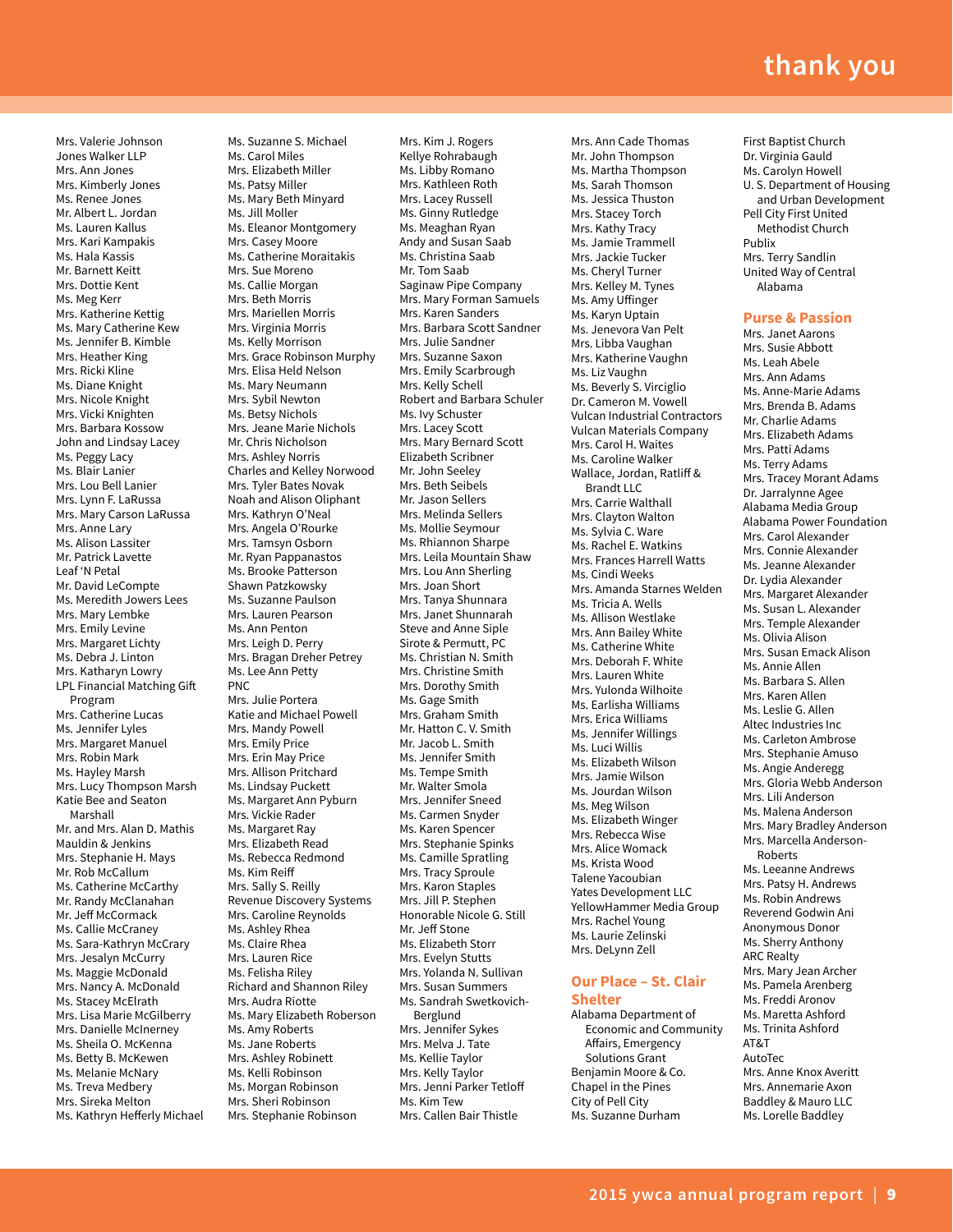Ms. Alecia Bahna Bainbridge Mims Rogers & Smith LLP Mrs. Jan Baird Baker Donelson Bearman Caldwell & Berkowitz, PC Balch & Bingham LLP Ms. Donna Ballard Mrs. Ginger Ballard Bank of America Ms. Leslie Barineau Ms. Bebe Barnard Ms. Eleanor Barnes Mrs. Sharon Barnes Dr. Nancy Barr Ms. Denise Barrett Ms. Jeannnie Barron Mrs. Laura Barron Mrs. Susan Barstein Ms. Lauren Bates Ms. Dorothea Batiste Mrs. Patricia B. Baughman BBVA Compass Ms. Virginia Beall Ms. Katherine Bear Ms. Ann Marie Beard Ms. Margaret Beard Mrs. Karen Beaton Mrs. Beth Beaube Mrs. Janet Lucas Beck Mrs. Paula Beck Mrs. Jenna Bedsole Belk, Inc. Adrienne Royster Bell Ms. Michelle Bell Mrs. Sara Bell Ms. Virginia Bell Ms. Patricia Bellamy Ms. April Benetollo Mrs. Charlotte Bennett Dr. Andrea Benton Ms. Laurie Berenotto Dr. Nancy Berland Mrs. Anne Lyles Berte Mrs. Linda Berthon Ms. Anne Bethea Ms. Julia Bevill Mrs. Tracey Bielen Dr. Nancy Biggio

BioHorizons Implant Systems, Inc. BL Harbert International Ms. Barbara Blackburn Honorable Sharon Lovelace Blackburn Mrs. Barbara L. Blair Mrs. Sheila Blair Ms. Brianna Blakney Mrs. Tondee Blalock Mrs. Dalton F. Blankenship Mrs. Sela Stroud Blanton Ms. Shannon Blanton Ms. Bobbie Jean Blaylock Debra Blaylock Ms. Connie Blaylock Blue Cross and Blue Shield of Alabama Ms. Sally Bluhm Ms. Sonya Boatwright Ms. Mindy Boggs Mrs. Phyllis Bolena Mrs. Caroline Bolvig Ms. Catherine Bonner Borland Benefield Ms. Lynn Bostock Ms. Tina Bowen Ms. Charlotte Bowers Ms. Donna Boyd Mrs. Gina Boyd Mrs. Susan Boyd Ms. Wendi Boyen Bradford Health Services Mrs. Lajuana T. Bradford Bradley Arant Boult Cummings, LLP Mrs. Evelyn Bradley Ms. Caroline Brady Ms. Lisa Brand Ms. Clotele H. Brantley Brasfield & Gorrie LLC Ms. Charlena H. Bray Mrs. Elna R. Brendel Ms. Kelly Brennan Mrs. Sharon Hamilton Broach Mrs. LeTangelon Broadnax Mrs. Brenda Brock Ms. Cynthia Brock Brookline Investments, Inc.



Mrs. Maggie Brooke Ms. Brenda Brooks Ms. Staci Brooks Mrs. Elizabeth Broughton Mrs. Betty Brown Ms. Cynthia Ransburg Brown Mrs. Kitty Brown Mrs. Marlene Brown Mr. Phil Brown Commissioner Sandra Little Brown Mrs. Vivian Brown Mrs. Jennifer Browning Mrs. Mary Kathryn Bryant Ms. Cheryl Bryson Ms. Barbara Buchanan Ms. Beth Bucher Mrs. Peyton Buczek Karim and Henna Budhwani Ms. Jennifer Buettner Mrs. Monique Bumpers Ms. Elizabeth Burgess Ms. Virginia Burke Ms. Ginger Burkett Ms. Crystal Burnett Ms. Kathryn Burns Burr & Forman Ms. Barbara Burton Mrs. Jenny Burton Mrs. Lisa Burton Ms. Arlillian Kate Bushelon Mrs. Levoria Bushelon Ms. Carol Butler Mrs. Leigh Butler Ms. Rosie Butler Mrs. Annie Butrus Mr. Mike Bybee Mr. Dowe Bynum Wynter Byrd Photography Mrs. Susan Byrne Mrs. Fran Cade Mrs. Marilee Cade Cadence Bank Mrs. Megann Bates Cain Mrs. Ragan Cain Ms. Margaret Caley Ms. Meredith Ray Calhoun Ms. Nez Calhoun Mrs. Lori Callahan Ms. Tina Calvert Ms. Susannah Camp Mrs. Hope Cannon Mr. Matthew Cannova Mrs. Ashley Cantrell Capital Strategies Group Ms. Colleen Carder Mrs. Joan Cardwell Mrs. Kathy Carlisle Mrs. Leslie Carlisle Mrs. Karen Norman Carroll Mrs. Perryn Carroll Mrs. Eva Carson Ms. Alaina Carter Ms. Eva Carter Ms. Moanica M. Caston Ms. Jean Cecil Mrs. Julie Ceitlin Ms. Anna Centeno

Mrs. Jeanie P. Centeno Ms. Audrey Channell Ms. Brenda R. Chapman Honorable Agnes J. Chappell Ms. Yvette Chartier Chase Bank Ms. Christi Chastain Ms. Sharonda Childs Ms. Callan Childs McWilliams Mrs. Lindsey Chitwood Ms. Emily Christian Ms. Helena Christine Ms. Diane Churchill Mrs. Faye Clark Mrs. Marnie Clark Ms. Veronica Clark Ms. Peggy Clarke Mrs. Holly Clemente Ms. Kate Cleveland Mrs. Mary Carolyn Gibbs Cleveland Honorable Mel Cleveland Mr. Andy Cloud Mr. Cornelius Cobb Ms. Glenda Cochran Mrs. Tammy Cohen Mrs. Laura Colebeck Merika Coleman-Evans Mrs. Cheryl Collat Mrs. Allison Collier Ms. Kathy Collier Commissioner Bettye Fine Collins Mrs. Jeanne Collins Mr. Coffee Colvin Ms. Cheryl Comer Ms. Patricia Conrad Cook & Bynum Capital Management Mrs. Charlsie Cook Ms. Lachandra Cook Ms. Morgan Cook Mrs. Sheri Cook Ms. Emily Cooper Mrs. Suzie Cooper Ms. Taylor Cooper Ms. Anne Copeland Mrs. Caryn Corenblum Mrs. Kathryn Corey Mrs. Kate Cotton Mrs. Anne Couch Ms. Mary Couch Ms. Alethea Cowie Ms. Anne Hamner Cowin Mrs. Beverly Cox Ms. Natalie Crabbe Ms. Melissa Crabtree Mrs. Kristen B. Craig Mrs. Cindy Crawford Ms. April Crayton Mrs. Susan S. Creel Mrs. Sherry Crider Mrs. Katie Crommelin Mr. Ken Crow Mrs. Jehri Crowe Mrs. Becky Crum Mrs. Megan Cuckler Ms. Marlena Cummings

Ms. Margie Curry Mrs. Susan Curtin Mrs. Cindy S. Daily Ms. Kate Danella Mrs. Paige Daniel Ms. Lee Ann Daniels Ms. Deborah Danneman Ms. Madelaine Darden Ms. Susan Davenport The Trinka Davis Foundation Mrs. Carnetta Davis Mrs. Judy Davis Ms. Judy A. Davis Ms. Julia Davis Mrs. Kechia Davis Dr. Marquita Furness Davis Mrs. Mitzi Davis Ms. Roberta Davis Ms. Summer Davis Mrs. Taylor Davis Ms. Vivian Davis Mrs. April Autrey Deal Ms. Mary Dearman Mrs. Rima Deep Mrs. Jill Deer Ms. Angelique DeFranco Mrs. Torrey V. DeKeyser Mrs. Catherine W. DeLozier Mrs. Linda DeMarco Ms. Robin DeMonia Mrs. Gloria Dennard Dr. Nancy Denney Mrs. Debby D. Denson Ms. Katie DeSocio Mrs. Elizabeth Deuel Mrs. Lane J. DeWine Mrs. Stacy Dickerson Ms. Chinelo Dike-Minor Ms. Jennifer DiSalvo Mrs. Mandy Dixon Ms. Marilyn Dixon Mrs. Denise Dodson Mrs. Kay B. Donnellan Ms. Cindy Doody Ms. Donna Doss Mrs. Augusta Dowd Ms. Christie Dowling Mrs. Patsy D. Dreher Mrs. Betts P. Drennen Mrs. Helen Drennen Mrs. Khristi Doss Driver Mrs. Lindsey Druhan Mrs. Carlye Dudgeon Mrs. Sarah Sumner Duggan Ms. Donna Dukes Ms. Myra Dumas Dunn French Foundation Ms. Emily Dunn Ms. Rebecca M. Dunn Mrs. Laura S. Dunning Ms. Jennifer Duren Ms. Brenda D. Durham Ms. Suzanne Durham Mrs. Lori Eans Mrs. Cameron Earnhardt Ms. Meta Eatman EBSCO Industries, Inc.

Ms. Aretha Curry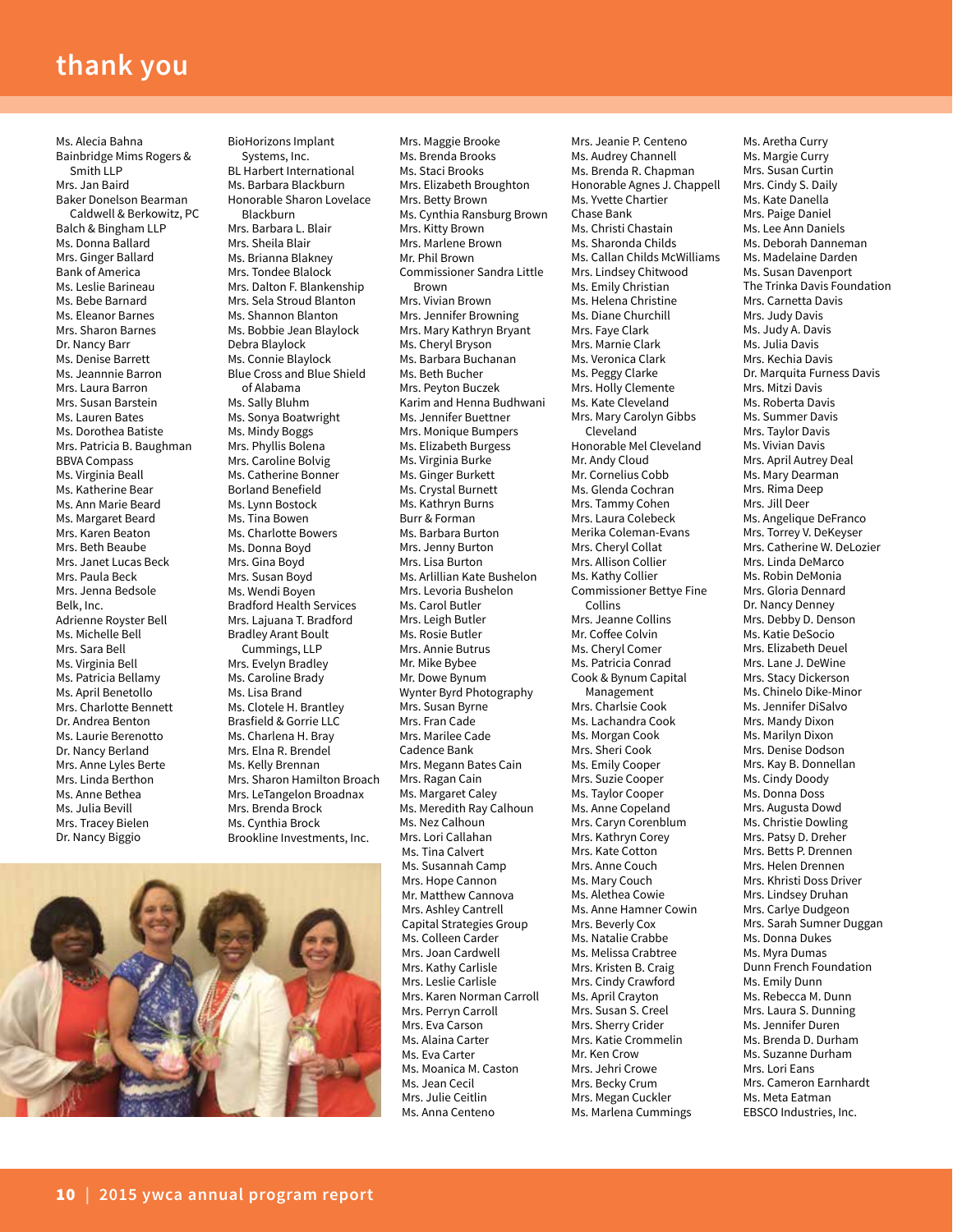Mrs. Kathryn Eckert Ms. Helen Eckinger Ms. Lori Egea Mrs. Elaine Eggers Ms. Jan Ehrhardt Ms. Katy Eldridge Mrs. Ellen Elsas Mrs. Henrietta S. Emack Ms. Martha Emmett Ms. Meesha Emmett Employment Screening **Services** Energen Corporation Mrs. Lisa Engel Ms. Barbara F. Epting Ms. Becky Estes Mrs. Rebecca Eubanks Ms. Beulah Evans Mrs. Jennifer Evans Mrs. Mary Evans Ms. Kristy Ezell Mrs. Caroline Ezelle Mrs. Gena Fadlevich Ms. Gerriann Fagan Faith Chapel Christian Center Ms. Vanessa Falls-Body Mrs. Mattie Feagin Ms. Tricia Felgner Ms. Aletha H. Fells Ms. Casi Ferguson Mrs. Dana Ferniany Mrs. Nancy Ferrell Ms. Sara Feuerlein Mr. Ed Fields Ms. Emily Files Mrs. Barbara Finkelstein Mrs. Kelley Fitzpatrick Dr. Kathleen Fix Ms. Heather Flaherty Ms. Linda Flaherty-Goldsmith Ms. Marcy Fleming Ms. Lela Flood Mr. Victor Flood Mr. Albert Folcher Mrs. Sara D. Folcher Mrs. Marsha Folsom Mr. Reginald Ford Mr. Rodney Ford Ms. Michele Forman Mrs. Marlea K. Foster Ms. Barbara Fowler Ms. Donna Francavilla Ms. Marsha Franklin Ms. Kerry Franks Ms. Kristen Frecker The Frank and Fred Friedman Family Foundation Mrs. Anise C. Friedman Mrs. Cathy O. Friedman Mrs. Sally Friedman Mrs. Stephanie Friedman Ms. Carolyn Froshin Ms. Rachel Fry Ms. Beth Fuller Ms. Monica Fuqua Mrs. Anna S. Gainer Ms. Linda Gaines Ms. Vickie Gamble Ms. Kathleen K. Gard

Ms. Susan Gardner Ms. Rebecca Garner Mrs. Cheryl Gary Mrs. Jeris Gaston Mrs. Susan Gaston Mrs. Anne Gauld Dr. Virginia D. Gauld Mr. Larry Gemmill Mrs. Jasmine Germany Mrs. Lee M. Gewin Ms. Jennifer Gilbert Ms. Leigh Anne Gilbert Mrs. Tosi Gilford Ms. Vicky Gill Ms. Andi Gillen Mrs. Susan Gilpin Mrs. Miller Girvin Ms. Katie Glenn Mrs. Melanie Glover Mrs. Fran Godchaux Mrs. Nancy C. Goedecke Mrs. Susan Goff Golden & Associates Construction LLC Mrs. Debra H. Goldstein Ms. Beth Gonzalez Ms. Blair Goodgame Ms. Cindy Goodgame Ms. Catherine Goodrich Mrs. Elizabeth C. Goodrich Mrs. Fran G. Goodrich Mrs. Gillian W. Goodrich Ms. Shannon Goodwin Mr. Deon Gordon Mrs. Rebecca J. Gordon Dr. Cynthia McCaleb Gore Mrs. Julia M. Goyer Ms. Evelyn Graham Mrs. Lisha Li Graham Mrs. Amanda Gramstad Ms. Cindy Grant Ms. Jan Grant Mrs. Pat L. Grant Ms. Gaile Pugh Gratton Ms. Diane Gray Mrs. Shaun D. Gray Ms. Susan Gray Mrs. Robbin Grayson Greater Birmingham Convention & Visitors Bureau Ms. Brendette Brown Green Ms. Donna Greene Mrs. Judy Greenwood Ms. Cassandra Greer Ms. Carmen Grier Ms. Eleanor Griffin Mrs. Pamela Griffith Mrs. Melanie Grinney Ms. Vikki Grodner Mrs. Dina Grubbs Ms. Karen Grubbs Mrs. Ann Jessup Gulledge Ms. Kelly Gruesbeck Gwathney Ms. Mary Gwin Mrs. Ann Haas Mrs. Lila Hackett Mrs. Brenda M. Hackney

Mrs. Lindsay Hackney Mrs. Susan Hackney The Hackney Foundation Mrs. Virginia Hackney Mrs. Penny Haft Mrs. Georgia Sullivan Haggerty Ms. Lori Haley Ms. Kim Hall Mrs. Majella C. Hamilton Mrs. Willa Yvonne Hamilton Ms. Lella Hamiter Mrs. Sara Fuller Hamlin Ms. Mara Hamner Ms. Stacey M. Handelong Ms. Shirley Hankins Mrs. Janice C. Hanson Ms. Jennifer Hanson Mrs. Mary R. Hanson Harbert Management Corporation Mr. Raymond Harbert, Jr. Mrs. Kathryn D. Harbert Ms. Lea Harbor Hare Wynn Newell and Newton LLP Mrs. Cheryl Kidd Harmon Mrs. Clarissa B. Harms Ms. Peggy S. Harrell Ms. Vanessa Harrell Mrs. Anna K. Harris Ms. Connie S. Harris Mrs. Kathy Harris Ms. Latonia Billingsley Harris Ms. Lois Harris Ms. Renita Harris Ms. Sandra Harris Ms. Gwendolyn S. Harry Mrs. Penney Hartline Ms. Jennifer Hatchett Mrs. Ashley Hattaway Ms. Christine Hawkins Ms. Deborah Hawkins Mrs. Ann B. Hayes Mrs. Debbie Hayes Mrs. Lauren Hayes Ms. Blair Hayes-Sellers Amy Hazelton Mrs. Leah Hazzard Ms. Emily Heide Mrs. Ginger Held Ms. Susan P. Held Henderson & Walton Women's Center Ms. Berlean Henderson Ms. Elizabeth Henderson Mrs. Rhonda Hennessy Mrs. Paula D. Hereford Ms. Casey Herman Mrs. Gail Herman Mrs. Melissa Herndon Ms. Amy Heslin Mrs. Ronne Hess Mrs. Anne H. Hightower Ms. Jessica Hightower Dr. Elaine Hill Ms. Elizabeth Hill Ms. Melissa Hill Mrs. Sherri Hill

Mrs. Lynda Hiller Mrs. Carey T. Hinds Ms. Beth Hinson Hoar Construction Dr. Kathy Hoar Ms. Cindy Hodo Mr. Brian Hoffman Ms. Allison Hoit Mr. Peter Holby

Ms. Jeanne L. Jackson Mr. Kenneth Jackson Ms. Nicole Jackson Ms. Pamela Jackson Ms. Mara Jambor Mrs. Ginger Jefferson Ms. Denise Jeffries Jemison Investment Co Inc Ms. Amy E. Jemison



Ms. Valerie Holley Ms. Debra Hollis Mrs. Krista S. Holloway Mrs. Mary Evelyn Holloway Mrs. Camelia Holmes Mrs. Shannon Holt Ms. Sidney O. Hoover Mrs. Virginia Hornsby Mr. Heyward C. Hosch, III Ms. Katherine Houston Ms. Toya Howard Ms. Carolyn Howell Ms. Mary Hubbard Ann Huckstep and Carol Misner Ms. Alicia Huey Ms. Nancy Hughes Mrs. Tessa Thrasher Hughes Mrs. Jan Hughey Mrs. Laura Hulsey Mrs. Mildred E. Hulsey Ms. Andria Hurst Ms. Phyllis Hurst Mrs. Elizabeth Hutchins Ms. Barbara Ann Hutchinson Mrs. Orlean Hydinger Independent Presbyterian Church Ms. Margi Ingram Ms. Jeanell Irish Ms. Berne Irwin ITAC Solutions Ms. Karen Ivey J. H. Berry & Gilbert Property Co. , Inc. Ms. Andrea Jackson Ms. Ellen Jackson

Ms. Michelle Jenkins-Utomi Thomas E. Jernigan Foundation Mrs. Kylie Jernigan Mrs. Kelli Jetmundsen Mrs. Jennifer Joffrion Mrs. Ann Gunter Johnson Ms. Antoinette W. Johnson Ms. Carol R. Johnson Mrs. Danella A. Johnson Mrs. Debra Johnson Ms. Dolores Johnson Mrs. Helen Johnson Ms. Ilene R. Johnson Ms. Kathleen Johnson Ms. Misty Johnson Mrs. Valerie Johnson Ms. Wendy Johnson Ms. Alesia Jones Mrs. Ann Jones Ms. Azaline Jones Ms. Barbara B. Jones Ms. Gloria C. Jones Mr. Jerome Jones Ms. Jordan Jones Ms. Jylon Jones Mrs. Margaret D. Jones Mr. Robert A. Jones, Jr. Mrs. Mickey Jones Ms. Nina Jones Mrs. Pamela Jones Ms. Jori Jordan Ms. Cassandra Joseph Ms. Comedienne Joy Junior League of Birmingham Ms. Susan H. Justice Mrs. Bhavani Kakani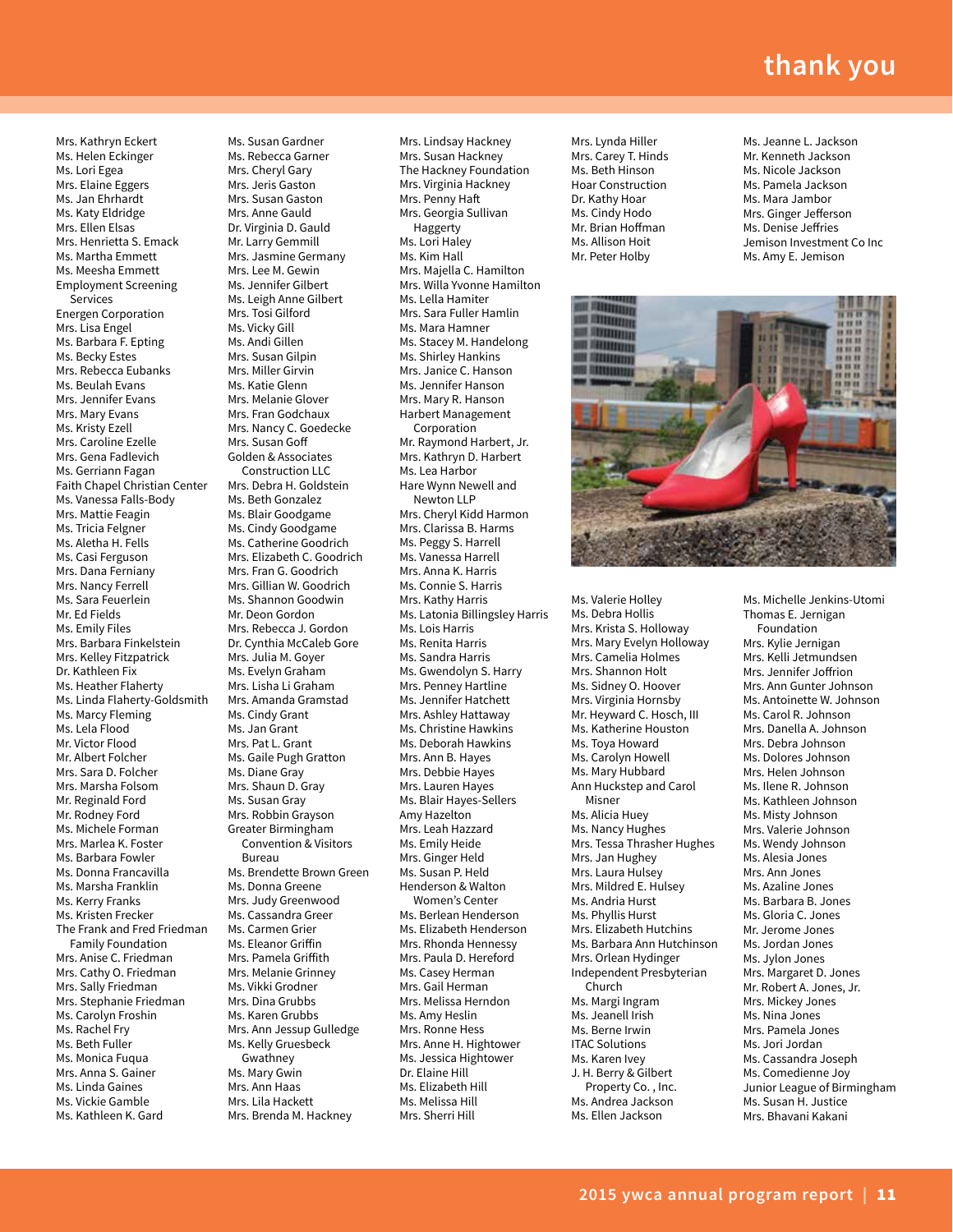

Mrs. Brooke Kaplan Mrs. Leigh Karagas Ms. Leigh A. Kaylor Mrs. Vera Kee Mrs. Sonja Keeton Ms. Kathryn Keith Mrs. Bettye Kelly Ms. Rachel Kelly Ms. Velda Kennedy Mrs. Dottie Kent Mrs. Lymbra Key Kianoff & Associates, Inc. Ms. Kate Kiefer Ms. Jennifer Kilburn Mrs. B. Joan Kilgore Mrs. Jenifer Kimbrough Mrs. Mary Kimerling Sheryl and Jon Kimerling Mrs. Beverly Kimes Mrs. Alfreda Kincaid Ms. Gloria C. King Ms. Kimberly King Ms. Pamela King Mr. Tracy King Ms. Mary Helen Kirkpatrick Mrs. Ricki Kline Ms. Linda Knott Ms. Mary Ann Knotts Mrs. Julie Koch Mrs. Gaines Grelier Kohn Mrs. Lachelle Koon Ms. Kay Kornmeier Mrs. Donna Kraselsky Mr. Chris Kreicker Ms. Ginger Kreisberg Mrs. Zandra Krulak Lakeshore Foundation Loren Lancaster Ms. Kelly Landess Mrs. Larke Lanier Mrs. Lou Bell Lanier Ms. Savannah Lanier Mrs. Carolyn Lankford Lynn and Benny LaRussa Mrs. Elizabeth Lasseter Mr. Philippe W. Lathrop

Mrs. Jennifer H. Lawes Ms. Sherry Lawrence Mrs. Amy Lawson Ms. Donna Lawson Ms. Michelle Layfield Ms. Deborah Lechner Arthur and Vera Lee Mrs. Gayle W. Leitman Mrs. Ina B. Leonard Ms. Kim Lepley Mrs. Angie Letzer Mrs. Faye Levin Mrs. Emily Levine Ms. Julie Levinson-Gabis Mrs. Glyniss F. Levitt Ms. Barbara Lewis Mrs. Denise Lewis Mr. James Lewis Mrs. Merry Lewis Ms. Peggy Lewis Ms. Rufie Lewis Lightfoot, Franklin, & White LLC Mrs. Tina Lindsay The Links, Inc. - Birmingham Chapter Mrs. Brenda Lipscomb Littler Mendelson Mrs. Lynn Lloyd Ms. Kelly Logan Mrs. Susan Henagan Logan Mrs. Sharri Logsdon Ms. Jennifer Lollar Mrs. Sharon Childs Long Ms. Diandra Looney Mr. Peter S. M. Love Ms. Betsy T. Lovell Ms. Claudette Lovvorn Mrs. Susan Lowder Mrs. Kendyl Lowe Mrs. Pat Lowe Ms. Kelly Lowery Mrs. Katharyn Lowry Ms. Alice Lucas Mrs. Sue Ellen Lucas Ms. Angela Luckett

Ms. Denise Lynch Ms. Kristy Mabel Ms. Brynne MacCann Ms. Carla Y. Mack Mrs. Jeanie MacKenzie Ms. Cindy MacKercher Mrs. Sally Mackin Ms. Sommer Mackin Ms. Joye M. Madden Mrs. John Maloney Mrs. Mary Jane Maple Ms. Donna Marcoux Ms. Amanda Marcum Mrs. Rosalind W. Markstein Ms. Tanisha Marshall Mrs. Lynn Martin Ms. Patricia W. Martin Ms. Helen Massey Casie Masters Ms. Anne Mathews Ms. Beverly Matlock Ms. Erica Matthews Ms. Gelene Matthews Mrs. Judy Matthews Ms. Bacarra Sanderson Mauldin Mrs. Carol Bianchi Maxwell Mrs. Judith May Mayer Electric Supply Company Maynard Cooper & Gale PC Mrs. Cindy Maze Ms. Terry McBride Ms. Cathy McCain Ms. Sheree McCall Dr. Charles A. McCallum, Sr. Mrs. Kelley McCallum Mrs. Andrea G. McCaskey Ms. Sherry McClain Ms. Teresa McClendon Mrs. Eileen McCluney Ms. Sandy McCord Mrs. Mary Beth McCrary Mrs. Kathleen McCullough Mrs. Laura McDonald Ms. Margaret A. McDonald Mrs. Nancy A. McDonald Ms. Cindy McDougald Mrs. Kellie McDowell Ms. Lucilia McDowell Ms. Debbie McDowell-Tate Ms. Sadie McElroy Ms. Jennifer McEwen Ms. Barbara McGhee Ms. Molly McGregor Mrs. Cynthia McIntosh Ms. Mary McKenzie Ms. Melissa McKie Ms. Amy McKinney Mrs. Christie McLaughlin Ms. Julie McLean Ms. Julie McMakin Mrs. Ann D. McMillan Ms. Melanie McNary Mrs. Louise McPhillips Mrs. Linda McQueen McWane Inc. Ms. Nancy Means Medical Properties Trust

Ms. Dana Meginniss Mrs. Sireka Melton Ms. Ginger Menendez Mrs. Jane Menendez Ms. Stephanie Mercer Merrill Lynch Ms. Matilda Merriweather Mrs. Candy Meyerson Mrs. Betsy Middlebrooks Ms. Cathy Miller Mrs. Lisa Q. Miller Ms. Margaret F. Miller Mrs. Martha Legg Miller Ms. Nancy A. Miller-Borg Mrs. Gail Mills Ms. Taleisha Ming Mrs. Carol Minisman Ms. Teresa Minor Ms. Katie Mitchell Mrs. Gwen Mizzell Mrs. Judy Monheit Ms. Megan Montgomery Mrs. Karmen Moon Mrs. Dianne A. Mooney Ms. Angela Scott Moore Mrs. Denise Moore Mrs. Elizabeth B. Moore Mrs. Elta R. Moore Mrs. Leslie Moore Ms. Vonner Moore Ms. Wilma Sims Moore Mrs. Courtney Moorhouse Ms. Dianne Morgan Mrs. Jo T. Morris Mrs. Malonese Morris Mrs. Virginia Morris Ms. Abigail Morrow Mrs. Carmen Morrow Ms. Tamara Moser Ms. Anne R. Moses Motion Industries Ms. Dorothy Mueller Ms. Hayley Mullins Ms. Laura Murphy Ms. Kara Myers Dr. Lisle Nabell Dr. Lina Nagia Mrs. Nancy Nagrodzki Ms. Allie Nanni Ms. Carolyn Neiman Ms. Debra Nelson Ms. Stacy Haynes Nelson New Capital Partners Ms. Aimee Nichols Ms. Melanie Nichols Mrs. Nancy Noble Mrs. Tricia Noble Ms. Elizabeth Noles Honorable Carnella Norman Mrs. LaBrenda Norman Ms. Annetta W. Nunn Ms. Jennifer Nunnelley Oakworth Capital Bank Ms. Connie O'Brien Mrs. Hansatu Odi Mrs. Susan Oliver O'Neal Industries Mrs. Marlene Osczepinski Ms. Catherine Owen

Ms. Frances Owens Mrs. Gunter Owens Ms. Cassandra Page Ms. Cynthia Page Mrs. Dorothy D. Pak Ms. Victoria Palefsky Ms. Jocelyn Bradley Palmer Ms. Julie A. Palmer Mrs. Lynlee Wells Palmer Ms. Penny Parham Mrs. Kathy Durkee Park Ms. Linda Parson Ms. Lenora W. Pate Mrs. Madison Patrick Mrs. Melissa Patrick Mrs. Suzanne Payne Pearce Bevill Leesburg & Moore, PC Ms. Katherine Pearson Ms. Esther S. Peek Mrs. Phyllis B. Pelham Ms. Teresa Percy Dr. Fran Perkins Ms. Marjorie Perlman Ms. Deidra K. Perry Ms. Joan Perry Mrs. Leigh D. Perry Ms. Tonya Perry Ms. Lee Ann Petty Mrs. Betty Pewitt PFT Services Inc Ms. Ann Phillips Ms. Emily Phillips Mrs. Mary Anne O. Phillips Mrs. Pamela B. Phillips Ms. Patricia Pierce Ms. Sandra Pierce Mrs. Nancy Pietrantoni Ms. Sherry Pigford Mrs. Helen Crow Mills Pittman Mrs. Nancy Pless Mrs. Diana Plosser PNC Foundation Matching Gifts Program PNC Ms. Denise Blue Poe Ms. Peggy Washington Polk Mrs. Margaret Porter Ms. Cynthia Posey Mrs. Laura G. Poston Ms. Charlotte Powell Ms. Daphne Powell Mrs. Jeanine P. Powell Ms. Rolessa Powell Mr. Charles A. Powell VI Ms. Sandra Pratt Mrs. Meg Presley Ms. Kym Prewitt Major General Lee S. Price Ms. Nancy Price Ms. Sally Price Mrs. Sand Price Mr. Willard Price Protective Life Corporation Mrs. Connie Pruett Ms. LeElla Pruitt Publix Super Markets Charities

Mrs. Faye D. Owens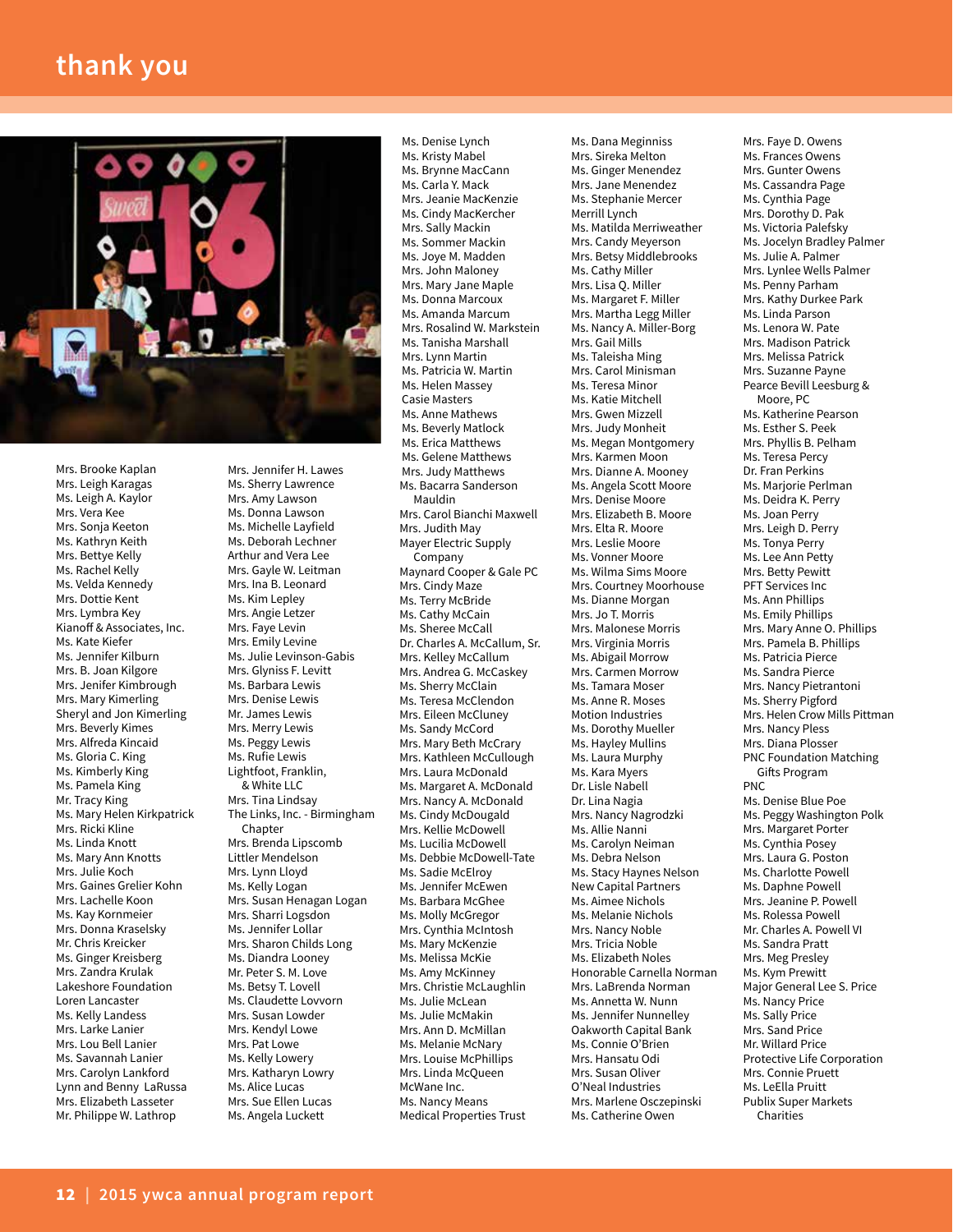Claire and Jimmy Puckett Mrs. Evelyn Puckett Honorable Teresa Tanner Pulliam Ms. Tamara Purdie Ms. Patricia Raczynski Mrs. Peggy Ragland Mrs. Valerie Ramsbacher Ms. LaVerne Ramsey Mrs. Rena Ramsey Ms. Gloria Randolph Ms. Megan Randolph Mrs. Carol J. Ratcliffe Mrs. Carolyn S. Ratliff Mrs. Carolyn Ray Mrs. Laura Read Red Diamond Inc Ms. Leshundra Reddock Ms. Rebecca Redmond Regions Financial Corporation Ms. Patricia T. Reid Ms. Jeannie Relford Mrs. Mary Romano Rembert Ms. Jen Remick Renasant Bank Revenue Discovery Systems Ms. Eve Rhea Ms. Beverly Rice Dr. Martha Anne Rich Ms. Alyson Riddle Ms. Felisha Riley Mr. Dennis Ripple Sarah Beth Ritchey Ms. Carleton Rivers Ms. Atisthan Roach Mrs. Carla S. Roberson Councilor Jay Roberson Mrs. Maria Robert Ms. Amy Roberts Johnny and Carolanne Roberts Ms. Elizabeth Roberts Mrs. Diane Robertson Mrs. Eva T. Robertson Ms. Yvette Robertson Mrs. Ashley Robinett Mrs. Donna Robinett Ms. Marsha Robins Ms. Kelli Robinson Mrs. Kitty Robinson Mrs. Wendy Rodde Mr. Bruce F. Rogers Mrs. Kim J. Rogers Ms. Starr Rogers Ms. Kay Roller April Rollins-Kyle Mrs. Mary P. Rooney Cantor Jessica Roskin Honorable Katrina Ross Mrs. Bunny Rotenstreich Mrs. Kathleen Roth Mrs. Nancy Rousso Ms. Jennifer Rowe Royal Cup, Inc. Mrs. Lana Royal Mrs. Mara Russell Ms. Rachel Russell

Mrs. Lisa H. Rutherford Ms. Meaghan Ryan Mrs. Jeanene C. Salze Ms. Carol Samuel Mrs. Mary Forman Samuels The Sanders Trust Lynn and Harlan Sands Mrs. Margie Sanford Chris and Valerie Sanner Ms. Angela Santiago Mrs. Betty Sartain Ms. Leah F. Scalise Ms. Amber Scanlan Mrs. Rachael Schexnailder Mrs. Catherine Ann Schilleci Mrs. Rita Schoenherr Mrs. Stella Schreiber Ms. Julie Schweer Ms. Margo Scoggins Ms. Tracie Scott Mrs. Suzanne Scott-Trammell Mrs. Virginia Scruggs Ms. Carrie Self Ms. Jeanine Sellers Ms. Julie Sellers Ms. Mary Noel Sellers Sellers Richardson Holman & West LLC Dr. Bisakha Sen ServisFirst Bank Mrs. Joyce Serwitz Ms. Stacie Sessions Mrs. Kate Sexton Mrs. Jacque Shaia Mrs. Myra Shamburger Ms. Elizabeth Sharman Ms. Lisa J. Sharp Ms. Trinket Shaw Mrs. Jeanne Shearer Ms. Sandra Shearer Ms. Charletta Sheey Mrs. Mary Shepherd Mrs. Sharon Sherrod Ms. Debbie Shevin Ms. Emily Amberson Shuford Mrs. Tanya Shunnara Mrs. Barbara Siegal Mr. and Mrs. David Silverstein Ms. Brenda K. Simmons Ms. Susan Simon Mrs. Jackie Simons Mr. Sanjay Singh Mrs. Lindsay Sinor Sirote & Permutt, PC Ms. Alice J. Skinner Ms. Jennifer Skjellum Mrs. Stephanie Sklar Ms. L'Tryce Slade Ms. Sunny Slaughter Ms. Leigh Sloss-Corra Ms. Aishah Smith Mrs. Beth Smith Mrs. Beverley H. Smith Mrs. Brunetta Smith Dr. Carol Ann Smith Mrs. Catherine Smith Ms. Christian N. Smith Ms. Christina Smith

Mrs. Debbie Smith Mrs. Graham Smith Mr. Hatton C. V. Smith Mr. Jacob L. Smith Mrs. Jane Smith Mr. Jerry Smith Ms. Leslie Smith Dr. Lori A. Smith Ms. Mary Smith Ms. Melinda Smith Ms. Monica Whiting Smith Mrs. Natalie Smith Ms. Samantha Smith Ms. Sydney Smith Mrs. Vicki Smith Ms. Suzan Smith-Doidge Honorable Carole Smitherman Mrs. Jennifer Sneed Ms. Debra J. Snider Ms. Ceil Jenkins Snow Ms. Stephanie Snyder Dr. Virginia Lolley Socolof Dr. Maggie Somerall Mrs. Mary Frances Somerall Mrs. Wendy Soniat Mrs. Wynne Speir Mrs. Meredith Spencer Ms. Yolanda Spencer Ms. Uma Srivastava Ms. Elizabeth St. Charles St. Francis of Assisi St. Vincent's Health System Ms. Carol Standifer Mrs. Ann Marie Stanford Starnes Davis Florie LLP Mrs. Connie Stein Ms. Amy Steindorff Stephen Bradley & Associates LLC Mrs. Allison Stephens Ms. Allison Stephens Mr. Craig Stephens Ms. Patricia R. Stephens Mrs. Erin Kendrick Stephenson Mrs. DeLois Sterling-Penn Sterne Agee Ms. Jennifer C. Stevenson Ms. Jody Stewart Mrs. Holly H. Stiles Mrs. Kay Still Ms. Margaret Stinnett Dr. Linda J. Stone Ms. Susie Hall Stover Mr. Rich Street Mrs. Sarah Streety Ms. Debi Strevy Ms. Beth Strickland Ms. Peggy Striplin Mrs. Susan C. Stutts Mrs. Mary Lee W. Sullivan Mrs. Yolanda N. Sullivan Farah Sultan Surgical Care Affiliates John and Gwen Swain Ms. Jennifer F. Swain Ms. Karen Swain

Ms. Karlotta Swain Ms. Katrina Swain Ms. Becky Swindall Mrs. Marda Sydnor Ms. Lucia Tabb Mrs. Mary Lou Taber Tacala LLC Mrs. Peppi Talley Mrs. Melva J. Tate Ms. Bea Tatum Dr. Brenda Taylor Mrs. Edwina M. Taylor Ms. Emilee Taylor Mrs. Eugenia H. Taylor Mrs. Lora Terry Ms. Lora A. Terry Ms. Vivian Terry Ms. Kim Tew Ms. Elizabeth Thagard Mrs. Callen Bair Thistle Ms. Ann Beck Thomas Mrs. Ann Cade Thomas Ms. Carolyn J. Thomas Mrs. Patsy Thomas Mrs. Valerie Thomas Thompson Family Foundation Ms. Anne Thompson Ms. Dejauna Thompson Hamilton Thompson Keith and Linda Thompson Ms. Sarah Thomson Mrs. Teresa Thorne Dr. Denyse P. Thornley-Brown Ms. Sandra B. Thurmond Ms. Linda O. Tilly Timeless Interiors Inc. Ms. Helen Todd Ms. Tracie Todd-Coleman Ms. Fern Tomisek Mrs. Stacey Torch Town Square Realty Mrs. Kathy Tracy Mrs. Shirley Trammell Mrs. Jean Treuthart Mrs. Margaret Troiano Ms. Jennifer Tsantes Mrs. Amy Tucker Mrs. Jackie Tucker Ms. Donna Tyler Ms. Gloria Tyson Ms. Shelia Tyson UAB Ms. Melinda B. Underwood United Fellowship Breakfast Forum Mrs. Susan Upton Mrs. Connie W. Urist Ms. Natalie Vann Mrs. Ann Vaphiades Ms. Eva S. Vare Mrs. Libba Vaughan Ms. Audrey Vaughn Ms. Sherry Vaughn Mrs. Sharon Venz Ms. Frances Verstandig Ms. Vicki Victory Mrs. Sandra Vinik

Honorable Virginia A. Vinson Vowell & Goldsmith Vulcan Materials Company Ms. Karen K. Wadlington Ms. Larry M. Wafer Mrs. Susan Wagner Ms. Laura Wainwright Mrs. Carol H. Waites Ms. Montise Waldrep Mrs. Jeannine Walker Honorable Stephen Wallace Attorney Twala Grant Wallace Mrs. Frances Wang Ms. Reilly Ward Mrs. Sharon H. Ward Ms. Linda Ward-Sunday Warren Averett LLC Ms. Ashley Warren Ms. Susan Warren Mrs. April Washington Mrs. Candace J. Wason Mrs. Laura Watkins Ms. Rachel E. Watkins Mrs. Rhoda Watkins Ms. Kristen Watson Mrs. Tyler Watson Ms. JaMia Watson-Jenkins Mrs. Jeanette Watters Mrs. Holli Watts Mrs. Jenny Watts Mrs. Sally Broatch Waudby Mrs. Liz Weber Ms. Maria Webster Weil Family Foundation Mrs. Pat Weil Mrs. Katie Suttle Weinert Mrs. Rachel Weingartner Welch Hornsby Wells Fargo Mrs. Jan Wells Ms. Romika Bridges Wells Mrs. Janet Wertheimer Mrs. Virginia Wesley Ms. Kim West Western Market Ms. Callie Whatley Mrs. Ann Bailey White Mrs. Deborah F. White Mrs. Forsyth White White Arnold & Dowd P. C. Ms. Jessica D. Whitehead Mrs. Sarah Whiteside Ms. L. K. Whitney Dr. Deborah Wiatrak Ms. Mary O. Wier Mrs. Shelly S. Wiggins Mrs. Beth Wilder Ms. Mechelle Wilder Ms. Adeline Williams Ms. Antonia Williams Mrs. Cheryl Williams Ms. Christine Williams Mrs. DeValerie Harry Williams Mrs. Gretchen Williams Ms. Iris Williams Ms. Janice Williams Mr. Joel Williams Ms. Libba Williams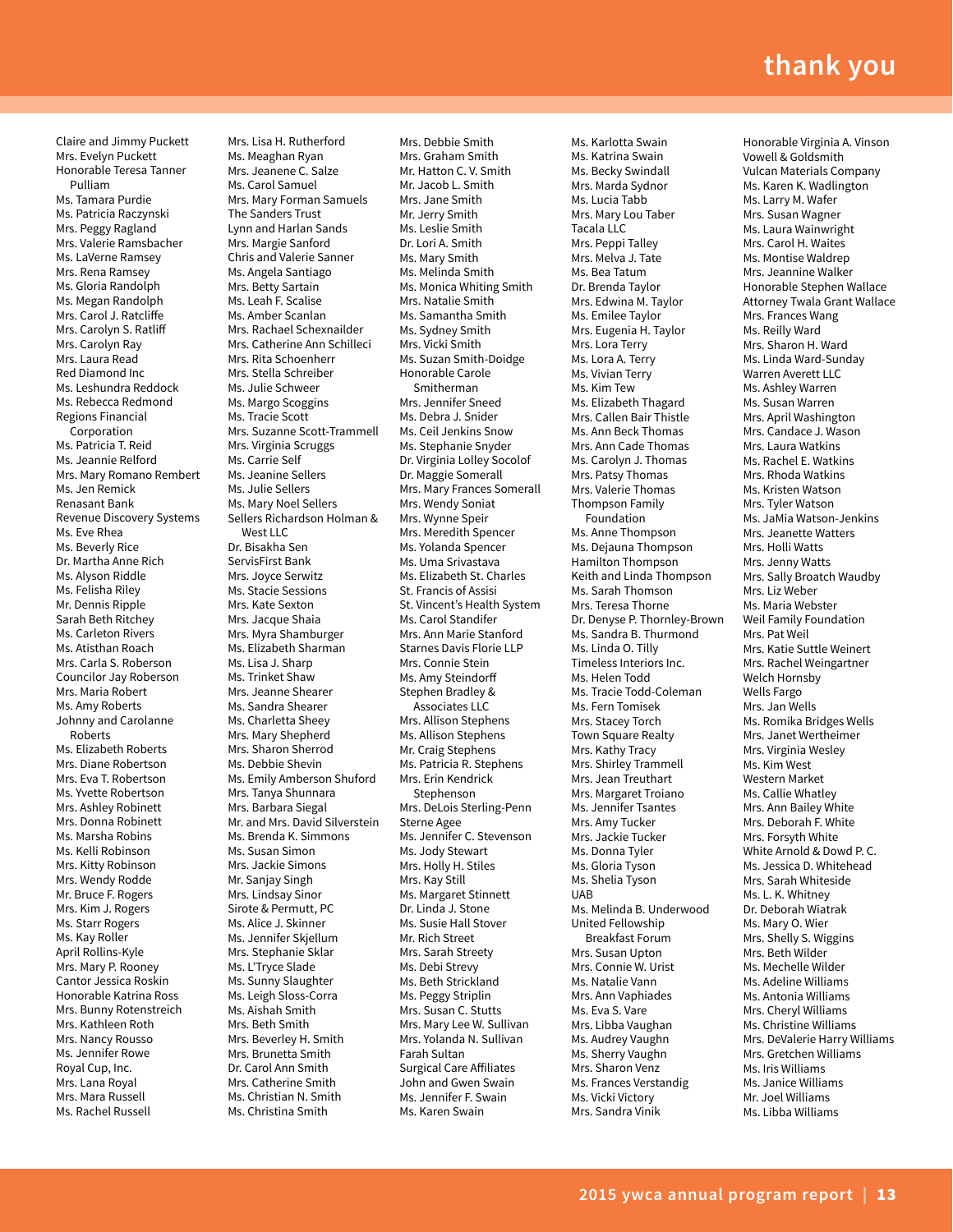Ms. Mary A. Williams Ms. Regina Williams Mrs. Samika Peterson Williams Mrs. Wanda Williams Mrs. Yorke Williams Dr. Martha Williams Thompson Mrs. Mary Williamson Williamson, Martin & Brooke Family Foundation Mrs. Ginny Willings Ms. Rhonda Willis Wilmington Trust Company Ms. Christine Wilson Ms. Lynda Wilson Ms. Paula Windle Ms. Joan Witherspoon-Norris Ms. Janet Wixson Mrs. Alice Womack Ms. Cindy Wood Ms. Odessa Woolfolk Mrs. Sally Worthen Ms. Cathy Wright Mrs. Courtney Wright Ms. Whitney Wright Mrs. Judi Wurm Mrs. Brenda Wyatt Mrs. Danna Yarmowich Mrs. Laurie Yearout Ms. Anne R. Yuengert Mrs. Melissa Zivitz Ms. Amy Zwarico

### **Purse & Passion St. Clair County**

Ms. Helen Adams Mrs. Kay Adams Mrs. Sonja Adams Alabama Power Eastern Division Ms. Stephanie Alexander Ms. Dellaine Allen Ms. Jeanette Allen Anonymous Donor Ms. Margie Argo Ms. Johnnie H. Atchison Dr. Susan Bagby Mrs. Karen Bain Ms. Diane Baker Ms. Wandalyn Faye Baker Mr. Michael Barber Barnett Jones Wilson, LLC Mrs. Phyllis Barrett

Mrs. Karen Barwick Benjamin Moore & Co Ms. Jo Ann Benton Mrs. Genelle H. Berry Ms. Anne Bethea Ms. Faye Bivens Ms. Sara Beth Blair Ms. Julia Bline Mrs. Lee Anne Bowen Honorable Mike Bowling Ms. Sarah S. Brand Ms. Christal Brannon Mrs. June Brascho Mrs. Helen Braswell Mrs. Dolores Brooks Ms. Andrea H. Brown Ms. Beth Brown Ms. Cindy Burleson Butts to Go Wynter Byrd Photography Ms. Karen Byers Mrs. Teresa Carden Mrs. Joan Cardwell Mrs. Kathy Carter Mrs. Lydia Carter Mrs. Miranda Cater Mrs. Vicki Cater Mrs. Evelyn Chaney Chapel in the Pines Mrs. Bonnie Chasteen Ms. Patricia Christians Mr. Billy Church City of Pell City, Alabama Ms. Donna Clawson Mrs. Meg Williamson Clements Mrs. Kaye Cloud Mrs. Barbara Cochran Ms. Cynthia Cochran Ms. Cleo Coley Ms. Neva Conway Mrs. Courtney Cook Ms. Linda Cook Ms. Renee Corneluis Ms. Annette Cox Mrs. Jeanette Cunningham The Daily Home Ms. Kelly Dale Mrs. Sonia Dale Mrs. Emily Davis Mrs. Jean Speer Davis Mrs. Ann Day Mrs. April Autrey Deal

Ms. Brenda Barrows

**We are grateful for the many donations of clothing, toys, furniture, household goods and other items the YWCA received in 2015. Your donations make a difference to the women, children and families we serve.**

Mr. Gary Deason Mrs. Linda Deason Mrs. Linda DeMarco Mrs. Dianne DeShazer Mrs. Cheryl Doyle Ms. Suzanne Durham Ms. Jan Easterwood Ms. Quay Edge Jack and Candy Edmiston Mrs. Joy Elliott Bill and Dana Ellison Ms. Judy Ellison Dave and Lori Elmore Mrs. Sandra Embry Mrs. Anna Emerick Ms. Dianna Enoch Mrs. Jeannine T. Farmer Ms. Carol Feeser Mrs. Barbara Fincher First Baptist Church South Mrs. Dianne B. Fisher Ms. Pamela A. Foote Mrs. Deloris Frazier Mrs. Marion Frazier Mrs. Marge Fricker Mrs. Merrill Friday Mrs. Loretta Frost Honorable Alan Furr Ms. Helen F. Gable Ms. Lisa Gaddis Ms. Rhonda Gann Mr. Tom Gant Mrs. Jeris Gaston Dr. Virginia D. Gauld Ms. Jeriann Germany Mrs. Memory Gleason Mrs. Debra H. Goldstein Goodgame & Co. Inc. Ms. Ashley Goodgame Ms. Blair Goodgame Ms. Cindy Goodgame Mrs. Barbara Goodwin Ms. Laura Gossett Ms. Caroline Gover Ms. Carrie Goza Ms. Audrey Greenwood Mrs. Kandi Griffin Mrs. Brenda M. Hackney Mrs. Joanna Hagan Mrs. Suzanne Hanley Ms. Elizabeth Harris Mr. and Mrs. Elmer Harris Mrs. Teresa Harris Mr. Matt Hazelwood Mrs. Jennifer R. Helms Mrs. Jo Ann Helms Ms. Pam Hendrix Mrs. Paula D. Hereford Mr. William Hereford Mrs. Judy Hicks Hill, Hill & Gossett Honorable James E. Hill, Jr. Ms. Brenda Hillman Mrs. Marie Hines Mr. Anthony Hollis Honda Manufacturing of Alabama, LLC Ms. Susan Hood Mrs. Michal Hopson

Ms. Ellen House Elmer B. and Glenda S. Harris Legacy Endowment Plan Mrs. Jenny Houze Ms. Carolyn Howell Ms. Fayne Howle Ms. Linda Huckaby Ms. Rachel Hughes Mrs. Carol Hyche Mrs. Doris Ingram Ms. Alyson Jackson Ms. Nicole Jackson Ms. Elizabeth Stuart Jacobs Mr. Richard F. Jacobs Ms. Eleanor Jeffords Mrs. Susan Jenkins Mrs. Ann Gunter Johnson Mrs. Beth Jones Mrs. Brenda Jones Mrs. Thelma O. Jones Mrs. Nancy Jordan Mrs. Bridgett Junkin Ms. Lori Junkins Mrs. Carol Kasper Kell Realty Mrs. Susan Kell Ms. Kaye Kelley Ms. Mary Kelley Ms. Mary Alice Kenley Kilgroe Funeral Home - Leeds Kilgroe Funeral Home - Pell City Ms. Carol Kilgroe Ms. Laura Kinard Ms. Lori Knepper Ms. Pat Knepper Ms. Toni Knie Ms. Mary Ann Knotts Mr. Herb Kuntz Mrs. Sherry Kuntz Landmark Credit Union Mrs. Amy Landry Ms. Katie Lane Mrs. Deanna Lawley Ms. Peggy Lee Mrs. Renee Lilly Mrs. Jean Lincoln Mrs. Candace Lindsey Ms. Nancy Locklar Logan Martin Lake Fest, LLC Mrs. Mary Luker Magnolias Gift Shop Paul and Marie Manning Mrs. Sylvia Martin Mary's Mini Warehouse Mrs. Deborah Mattison Ms. Ellen Mayer Mays Bend Ladies Club Ms. Mary Nell McBrier Mrs. Nila McBrier Mrs. Hope McCarrell Mrs. Susan McClanahan Mrs. Lisa McClellan Mrs. Ada McConnell Ms. Susan McCrary Mrs. Brenda McDowell Mrs. Elsie McGowan Ms. Janice McGraw Metro Bank

Mrs. Jimmie Nell Miller Mr. Ray Miller Ms. Nancy A. Miller-Borg Honorable Robert Minor Ms. Alesia B. Mitcham Ms. Jo Mitchell Ms. Jamie Moon Eddie and Debbie Moore Ms. Debbie Morris Mrs. Norma Morris Ms. Dorothy Mueller Mr. Brian Muenger Mrs. Sandra Murray Mrs. Nancy Myer Ms. Teresa Noell Northside Medical Associates, P. C. Ms. Jessica Notar Mrs. Catherine Olive Ms. Latoya Orr Mrs. Lenora Orr Ms. Erin Palermo Ms. Carol Pappas Mrs. Sandra Parker Ms. Debbie Parmenter Partners By Design, Inc. Ms. Jan Parton Ms. Jo Ann Payne Ms. Blanche Pearson Ms. Vicky Pearson Pell City First United Methodist Church Mrs. Jane W. Perry Mrs. Joan Phillips Ms. Genesis Player Ms. Lisa Plemons PNC Mrs. Paula Pointer Mr. Matthew Pope Mrs. Helen J. Powell Publix Super Markets **Charities** Ms. Gloria Rodgers Raynor Mr. John Rea Red Diamond Inc Ms. JoAnn Reilly The Rhodes Agency -- Allstate Mrs. Sarah Rhodes Ms. Gwen Rich Mrs. Carla S. Roberson Mrs. Jan Roberts Mrs. Jackie Bertella Robinson Ms. Judy Royal Reverend Ava Rozelle Mrs. Stephanie Sawyer Ms. Judy Schiltz Mrs. Michele Seay Mrs. Jennifer Sellers Mrs. Virna Settle Mrs. Irene W. Sexton Ms. Erica Sheffield Mrs. Cara Shute Ms. Anne Simmons Ms. Phyllis Simpson Ms. Sandy Sims Mr. Donald Smith Mrs. Donna Trousdale Smith Mr. Wayne Smith Mrs. Jane F. Smith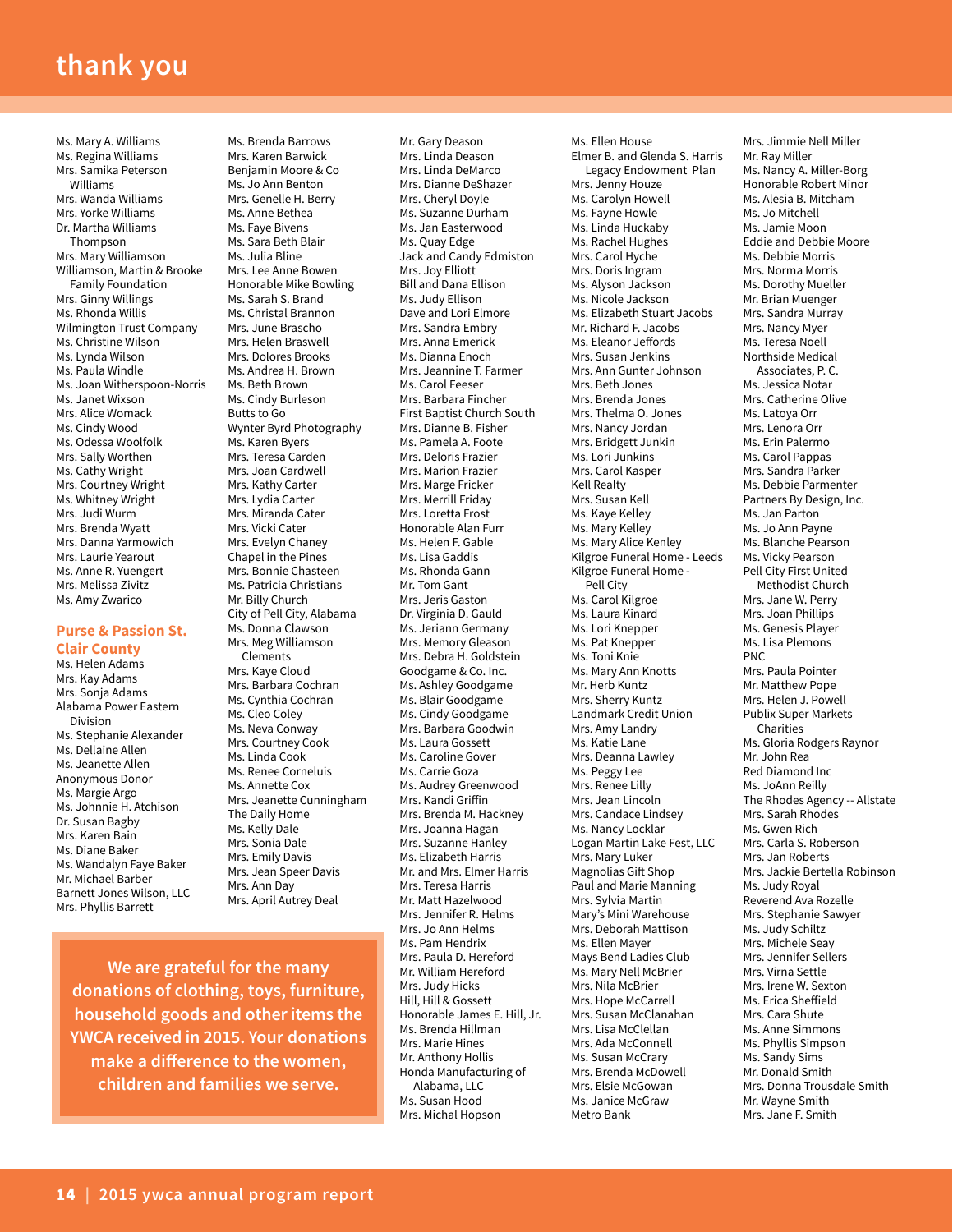Mrs. Janet Smith Ms. Mary Smith Steve Smith, Camp Creek Creations Mrs. Wanda Smith Ms. Suzi Sockwell Ms. Elizabeth Sorrell Southland Golf Carts St. Vincent's Health System Steve Ray's Bamboo Garden Ms. Liz Starnes Ms. Patsy Stevens Ms. Ruth E. Stevens Mrs. Carol Stewart Sam Stewart Ms. Kelley Stone Mrs. Susan Stovall Ms. Leah Stover Ron and Yolanda Sullivan Mrs. Fran Histed Summerlin Talladega Super Speedway Mrs. Pam Taylor Ms. Gaye Thoma Ms. Ellen Tims Town of Steele Ms. Nan Trice Trinity Industries Ms. Grace Troncalli Mrs. Jan Trotter Mrs. Margaret Truss Mrs. Isabella Trussell Mrs. Debbie Tuck Ms. Alyson Fuqua Tucker Ms. Donna Turner USAmeriBank Usrey Funeral Home, LLC Mrs. Carla Valdes Mrs. Kelly Vance Ms. Donna Verellen Ms. Elizabeth Hoyle Waggoner Ms. Barbara Wallace Ms. Mara Walls Ms. Allison Walsh Mr. Bill Weathington Ms. Elana Weems Mrs. Shirley Weems Mrs. Wendy Weisskopf Ms. Linda Wesson Mrs. Virginia West Ms. Michelle Whitley Mrs. Robyn Whittington Mrs. Caran Wilbanks Ms. Sarah Wilder Ms. Brandi Williams Mrs. DeValerie Harry Williams Mrs. Tammie Williams Mrs. Belinda Wilson WKW Erbsloeh North America, LLC Women on Mission, Cropwell Baptist Church Mrs. Debbie Wood Mrs. Dot H. Wood Dr. Shonda Wood Mrs. Regina Woodward Ms. Jennifer Worley Mrs. Brenda Wyatt

### **Santa's Workshop** Mrs. Wendy Adams

Mr. Ralph Ashley Mrs. Mary Lynn Bates BBVA Compass Belk Ms. Cyndi Billingsley Birmingham Quilter's Guild Bridgeworth Financial Mrs. Lela Boyd Ms. Kathy Brooks Bruster's Real Ice Cream Vestavia Ms. Crystal Burnett Cherokee Bend Elementary Church at Ross Bridge Ms. Gilda Coker Ms. Karen Crowe Mr. Marc Curles Mrs. Paige Daniel Ms. Suzanne Durham Mrs. Haley Edwards Mrs. Julie M. Ellis Mrs. Kelley Fitzpatrick FOOTMAD Mrs. JoAnn L. Fox Ms. LuCile Gibson Mrs. Lisha Li Graham Mrs. Terry T. Hamilton Ms. Susan Nettles Han Mrs. Kathryn D. Harbert **HealthSouth** Mrs. Key Hudson Mrs. Jennifer Irby Ms. Berne Irwin Mrs. Ann Gunter Johnson Ms. Leigh A. Kaylor Mrs. Sheryl Kimerling Mrs. Ricki Kline Ms. Mary Ann Knotts Mrs. Michelle Lax Mrs. Faye Levin Mrs. Virginia Gilbert Loftin Mrs. Roslyn Mannon Ms. Maggie McDonald Ms. Yawanna McDonald Ms. Dorothy H. Miller Mr. and Mrs. Ira Mitchell Ms. Anne R. Moses Mountain Chapel United Methodist Church Ms. Dorothy Mueller Ms. Annetta W. Nunn Mrs. Mary Anne O. Phillips Mr. Frank Powell Ms. Ashley Rhea Ms. Mary Robinson Mrs. Jackie Simons Ms. Jennifer Smith Ms. Debra J. Snider Mrs. Erin Kendrick Stephenson Sterling Capital Management Sterne Agee TAP Inc. Ms. Kellie Taylor Mrs. Ann Cade Thomas Mrs. Shirley Trammell Mrs. Janet Wallace

Mrs. Sally Broatch Waudby White Arnold & Dowd P. C. White Plume Technologies Mrs. Ruth Young Zonta Club of Birmingham

### **Social Justice**

Jerard Adams Anonymous Donor At-Risk and High Hopes Mr. Howard Bayless Ms. Katherine Bouma Ms. Robin L. Burrell Mrs. Brooke H. Coleman Corporation for National and Community Service Ms. Carlissa Cunningham Ms. Melodie Echols Mr. Mark Gaines Mr. CJ Glover Ms. Melina Goldfarb Ms. GiGi Hayes Ms. Cheryl Hill Ms. Tamika Holmes Mr. Doug Horst Ms. Jeniese Hosey Mrs. Mary R. Johnson-Butterworth Kristalyn Lee Mrs. Gayle W. Leitman Mrs. Roslyn Mannon Mrs. Linda McQueen Ms. Alana Miller Rabbi Jonathan Miller National Conference for Community and Justice of Alabama Mrs. Melissa Patrick PFLAG-Birmingham Ms. Lizabeth Reynolds Serve Alabama United Way of Central Alabama Mrs. Linda Verin Ms. Amanda Wilson

### **Summer CREW**

Mrs. Susan Bowman Mrs. Elna R. Brendel Mrs. Lisa Burton Mrs. Cora Brasfield Causey Mr. David Hufham Mrs. Ann Jones Mr. Thomas C. Logan PNC Tricia Pugh Mrs. Leah Saag Woodlawn Foundation, Inc.

### **Walk A Mile in Her Shoes®**

The ARC of Jefferson County Jim Atkinson Sonya Boatwright Alan Boutwell Bryant Bank Jack Bryant Mary Kathryn Bryant



Wynter Byrd Photography C & J Electrical Services LLC Adams Charlie Barnett Chenoweth Dana Cocarell Taylor Cooper Clay Dawkins Adrian Dunning Laura Dunning Jeff Eubanks Rebecca Eubanks Jeris Gaston Jonathan Goss Lindsay Hackney Mitchell Hackney Amanda Held Layne Held Sissy Hembree King Kyle Heslop Blake Hobbs Elizabeth Howard Carleen Johnson Josh Johnson Taylor Jordan Tucker Katy Roger King Brett Knight Benny LaRussa Blake Lary Benjamin Leach Levy's FIne Jewelry, Inc. Mr. William C. McDonald, IV Maggie McDonald Cliff Nail Rives Oliver OrthoSports Associates Ferlando Parker Bentley Patrick Yarbrough Peyton Ms. Page Poerschke Page Poerschke Jeff Powell Mandy Powell Rudi Quarles Ray & Poynor Properties Regions Financial Corporation Resolute Running

Melinda Sellers Jason Sellers Debbie Sher Martin Sher Robert Sher Carter Slappey Slate Barganier Building Christian Smith Mary Frances Somerall David Somerall Sam Sullivan Mrs. Melva J. Tate Ms. Lora A. Terry Callen Thistle Will Thistle Maddie Thomas Brandon Tucker Verizon Wireless Water Way White Plume Technologies Ms. Whitney Williams DeValerie Williams Jeffrey Williams Laura Williamson John Williamson Elizabeth Wilson Mrs. Jenna Wrightson Emily Yarbrough

### **YWoodlawn**

Alabama Department of Economic and Community Affairs City of Birmingham Community Development Block Grant City of Birmingham Emergency Solutions Grant Estelle Campbell Foundation PNC Mike & Gillian Goodrich Foundation Protective Life Corporation United Way of Central Alabama Emergency Food and Shelter Program Walmart -- Irondale Store